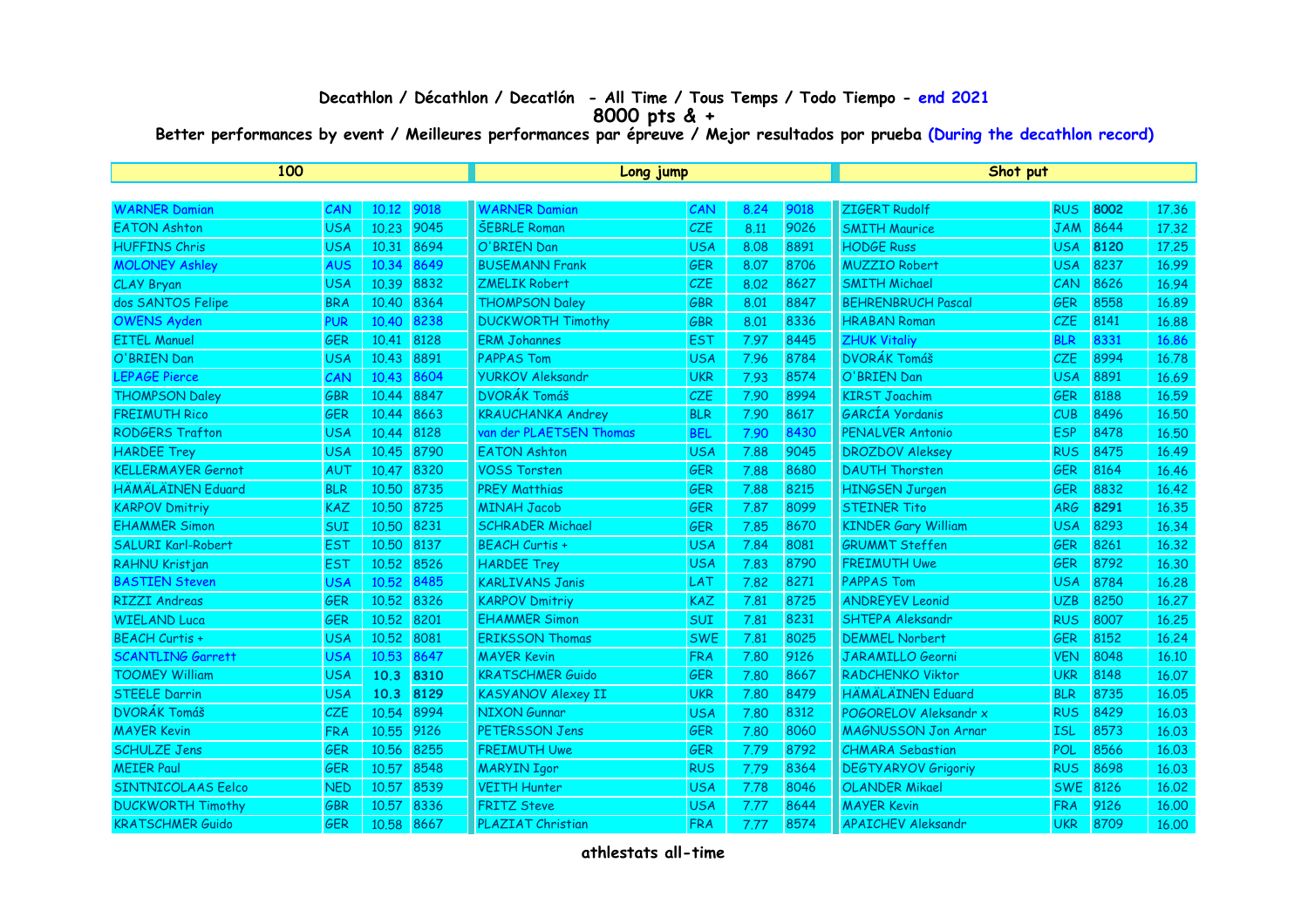| OJANIEMI Jaakko              | <b>FIN</b> | 10.58      | 8192 | <b>HINGSEN Jurgen</b>      | <b>GER</b> | 7.76 | 8832 | <b>GRUZENKIN Viktor</b>    | <b>RUS</b> | 8356 | 15.98 |
|------------------------------|------------|------------|------|----------------------------|------------|------|------|----------------------------|------------|------|-------|
| <b>NOOL Erki</b>             | <b>EST</b> | 10.60      | 8815 | <b>HUFFINS Chris</b>       | <b>USA</b> | 7.76 | 8694 | <b>GAZYURA Anatoliy</b>    | <b>UKR</b> | 8245 | 15.94 |
| <b>BUSEMANN Frank</b>        | <b>GER</b> | 10.60 8706 |      | <b>WARNERS Chiel</b>       | <b>NED</b> | 7.76 | 8363 | PARKHOMENKO Alekxandr      | <b>BLR</b> | 8136 | 15.93 |
| <b>SIMMONS Solomon</b>       | <b>USA</b> | 10.60 8227 |      | <b>TOOMEY William</b>      | <b>USA</b> | 7.76 | 8310 | <b>KARPOV Dmitriy</b>      | <b>KAZ</b> | 8725 | 15.93 |
| <b>KORKIZOGLOU Prodromos</b> | GRE        | 10.60      | 8069 | <b>WILLIAMS Devon</b>      | <b>USA</b> | 7.75 | 8345 | SOBOLEVSKIY Igor           | <b>UKR</b> | 8547 | 15.93 |
| <b>MURPHY Isaac</b>          | <b>USA</b> | 10.61      | 8086 | <b>FICHTNER Karl-Heinz</b> | <b>GER</b> | 7.75 | 8250 | <b>COFFMAN Bob</b>         | USA        | 8248 | 15.92 |
| <b>MOORE Stephen</b>         | <b>USA</b> | 10.61      | 8037 | <b>ZIEMEK Zachery</b>      | <b>USA</b> | 7.74 | 8471 | <b>SCANTLING Garrett</b>   | USA        | 8647 | 15.91 |
| <b>SMITH Maurice</b>         | <b>JAM</b> | 10.62 8644 |      | <b>DIAMOND Alec</b>        | <b>AUS</b> | 7.74 | 8000 | <b>GARTUNG Viktor</b>      | <b>BLR</b> | 8003 | 15.90 |
| <b>ZMELIK Robert</b>         | <b>CZE</b> | 10.62 8627 |      | <b>SMITH Michael</b>       | CAN        | 7.72 | 8626 | <b>ANDONOV Atanas</b>      | <b>BUL</b> | 8199 | 15.90 |
| <b>HECHLER Simon</b>         | <b>GER</b> | 10.62      | 8058 | <b>AKHAPKIN Konstantin</b> | <b>RUS</b> | 7.72 | 8485 | de WIT Robert              | <b>NED</b> | 8447 | 15.88 |
| <b>KASYANOV Alexey II</b>    | <b>UKR</b> | 10.63 8479 |      | DÍAZ Yunior                | CUB        | 7.72 | 8357 | PARAKHOVSKIY Nikolay       | <b>BLR</b> | 8184 | 15.87 |
| <b>ENAHORO Ituah</b>         | <b>GER</b> | 10.63 8048 |      | <b>LEROY Yves</b>          | <b>FRA</b> | 7.72 | 8144 | <b>HUBERT Axel</b>         | <b>FRA</b> | 8260 | 15.82 |
| <b>ŠEBRLE Roman</b>          | CZE        | 10.64      | 9026 | <b>BECHMANN Andreas</b>    | <b>GER</b> | 7.72 | 8142 | <b>BECHMANN Andreas</b>    | GER        | 8142 | 15.81 |
| ZSIVÓCZKY Attila             | HUN        | 10.64      | 8554 | <b>MARCENY Lionel</b>      | <b>FRA</b> | 7.72 | 8094 | <b>STARK Siegfried</b>     | <b>GER</b> | 8534 | 15,81 |
| SOBOLEVSKIY Igor             | UKR        | 10.64 8547 |      | SOBOLEVSKIY Igor           | <b>UKR</b> | 7.71 | 8547 | <b>HARLAN Ryan</b>         | <b>USA</b> | 8171 | 15.80 |
| <b>VICTOR Lindon</b>         | <b>GRN</b> | 10.64 8539 |      | <b>RIZZI Andreas</b>       | <b>GER</b> | 7.71 | 8326 | <b>ABELE Arthur</b>        | <b>GER</b> | 8605 | 15.79 |
| <b>WILLIAMS Harrison</b>     | <b>USA</b> | 10.64      | 8439 | <b>WILLIAMS Harrison</b>   | <b>USA</b> | 7.70 | 8439 | <b>KÜLVET Valter</b>       | <b>EST</b> | 8506 | 15.78 |
| <b>BALANQUE Eugenio</b>      | CUB        | 10.64      | 8222 | <b>TEREKHOV Roman</b>      | <b>RUS</b> | 7.70 | 8192 | <b>POPTSOV Nikolay</b>     | <b>RUS</b> | 8138 | 15.75 |
| <b>LAMPE Norbert</b>         | <b>GER</b> | 10.64 8016 |      | <b>BRYANT Ashley</b>       | <b>GBR</b> | 7.70 | 8163 | <b>MEDVED Mikhail</b>      | <b>UKR</b> | 8330 | 15.73 |
| <b>WILBOURN Shawn</b>        | <b>USA</b> | 10.65 8268 |      | SALURI Karl-Robert         | <b>EST</b> | 7.70 | 8137 | <b>KASYANOV Alexey II</b>  | <b>UKR</b> | 8479 | 15.72 |
| <b>STROOT Eberhard</b>       | GER        | 10.65      | 8076 | <b>KAZMIREK Kai</b>        | GER        | 7.69 | 8580 | ZSIVÓCZKY Attila           | <b>HUN</b> | 8554 | 15.72 |
| <b>AVERYANOV Nikolay</b>     | <b>RUS</b> | 10.65      | 8048 | <b>TILGA Karel</b>         | <b>EST</b> | 7.69 | 8484 | <b>SCHENK Christian</b>    | <b>GER</b> | 8500 | 15.72 |
| HALLMANN Christopher         | GER        | 10.65      | 8045 | NAZAROV Andrey             | <b>EST</b> | 7.69 | 8322 | <b>THOMPSON Daley</b>      | <b>GBR</b> | 8847 | 15.72 |
| <b>LOBODIN Lev</b>           | <b>RUS</b> | 10.66 8571 |      | <b>ISEKENMEIER Klaus</b>   | <b>GER</b> | 7.69 | 8310 | <b>LINDNER Wolfgang</b>    | <b>GER</b> | 8111 | 15.72 |
| DÍAZ Yunior                  | CUB        | 10.66 8357 |      | <b>SONNENBURG Rainer</b>   | <b>GER</b> | 7.69 | 8079 | <b>LYAKH Aleksey</b>       | <b>RUS</b> | 8203 | 15.69 |
| <b>UREÑA Jorge</b>           | <b>ESP</b> | 10.66      | 8322 | <b>STROOT Eberhard</b>     | <b>GER</b> | 7.69 | 8076 | <b>LOBODIN Lev</b>         | <b>RUS</b> | 8571 | 15.67 |
| <b>DUANY Raul</b>            | CUB        | 10.66 8252 |      | <b>FELIX Kurt</b>          | <b>GRN</b> | 7.68 | 8509 | <b>PREY Matthias</b>       | <b>GER</b> | 8215 | 15.66 |
| <b>RIECKE Hans-Ulrich</b>    | <b>GER</b> | 10.66 8181 |      | <b>AVILOV Nikolay</b>      | <b>UKR</b> | 7.68 | 8466 | <b>GOODELL Bart</b>        | <b>USA</b> | 8109 | 15.66 |
| <b>DUDAŠ Mihail</b>          | <b>SRB</b> | 10.67 8275 |      | <b>POTTEL Rainer</b>       | GER        | 7.68 | 8334 | <b>BROPHY Brian</b>        | <b>USA</b> | 8276 | 15.65 |
| <b>LAHTI Johannes</b>        | <b>FIN</b> | 10.67      | 8090 | <b>WIESIOLEK Pawel</b>     | <b>POL</b> | 7.68 | 8333 | <b>MEWES David</b>         | <b>GER</b> | 8108 | 15.64 |
| <b>DHOUIBI Hamdi</b>         | <b>TUN</b> | 10.67 8023 |      | <b>KIRST Joachim</b>       | <b>GER</b> | 7.68 | 8188 | <b>ADDY Jangy</b>          | LBR        | 8025 | 15.63 |
| <b>WILCOX Chris</b>          | <b>USA</b> | 10.68 8032 |      | <b>IBE Philip</b>          | <b>GER</b> | 7.68 | 8000 | <b>PIHL Raimo</b>          | <b>SWE</b> | 8217 | 15.55 |
| <b>BURRELL Alvaro</b>        | <b>ESP</b> | 10.68 8005 |      | <b>GRUZENKIN Viktor</b>    | <b>RUS</b> | 7.67 | 8356 | <b>OBST Florian</b>        | <b>GER</b> | 8012 | 15.54 |
| <b>VOSS Torsten</b>          | <b>GER</b> | 10.69      | 8680 | <b>ERINŠ</b> Edgars        | <b>LAT</b> | 7.67 | 8312 | <b>SCHLÄFLI Rolf</b>       | SUI        | 8019 | 15.53 |
| <b>YURKOV Aleksandr</b>      | <b>UKR</b> | 10.69      | 8574 | <b>HECHLER Simon</b>       | <b>GER</b> | 7.67 | 8058 | RAHNU Kristjan             | <b>EST</b> | 8526 | 15.51 |
| <b>BERNARD Claston</b>       | <b>JAM</b> | 10.69      | 8225 | <b>KELLERMAYER Gernot</b>  | AUT        | 7.66 | 8320 | <b>GREBENYUK Aleksandr</b> | <b>RUS</b> | 8400 | 15.50 |
| <b>NAKAMURA Akihiko</b>      | <b>JPN</b> | 10.69 8180 |      | <b>KNABE</b> Sebastian     | <b>GER</b> | 7.66 | 8151 | <b>SYSOEV Aleksey</b>      | <b>RUS</b> | 8497 | 15.49 |
| <b>CONNOLLY Jim</b>          | <b>USA</b> | 10.69 8121 |      | <b>WINTER Peter</b>        | <b>AUS</b> | 7.66 | 8084 | RAZBEYKO Roman             | <b>RUS</b> | 8209 | 15.49 |
| <b>FILIP Scott</b>           | <b>USA</b> | 10.69 8094 |      | <b>LEPAGE Pierce</b>       | CAN        | 7.65 | 8604 | <b>PENAS Jaime</b>         | <b>ESP</b> | 8128 | 15.49 |
| <b>HINGSEN Jurgen</b>        | <b>GER</b> | 10.70 8832 |      | NAKAMURA Akihiko           | <b>JPN</b> | 7.65 | 8180 | <b>PAHAPILL Mikk</b>       | <b>EST</b> | 8398 | 15.48 |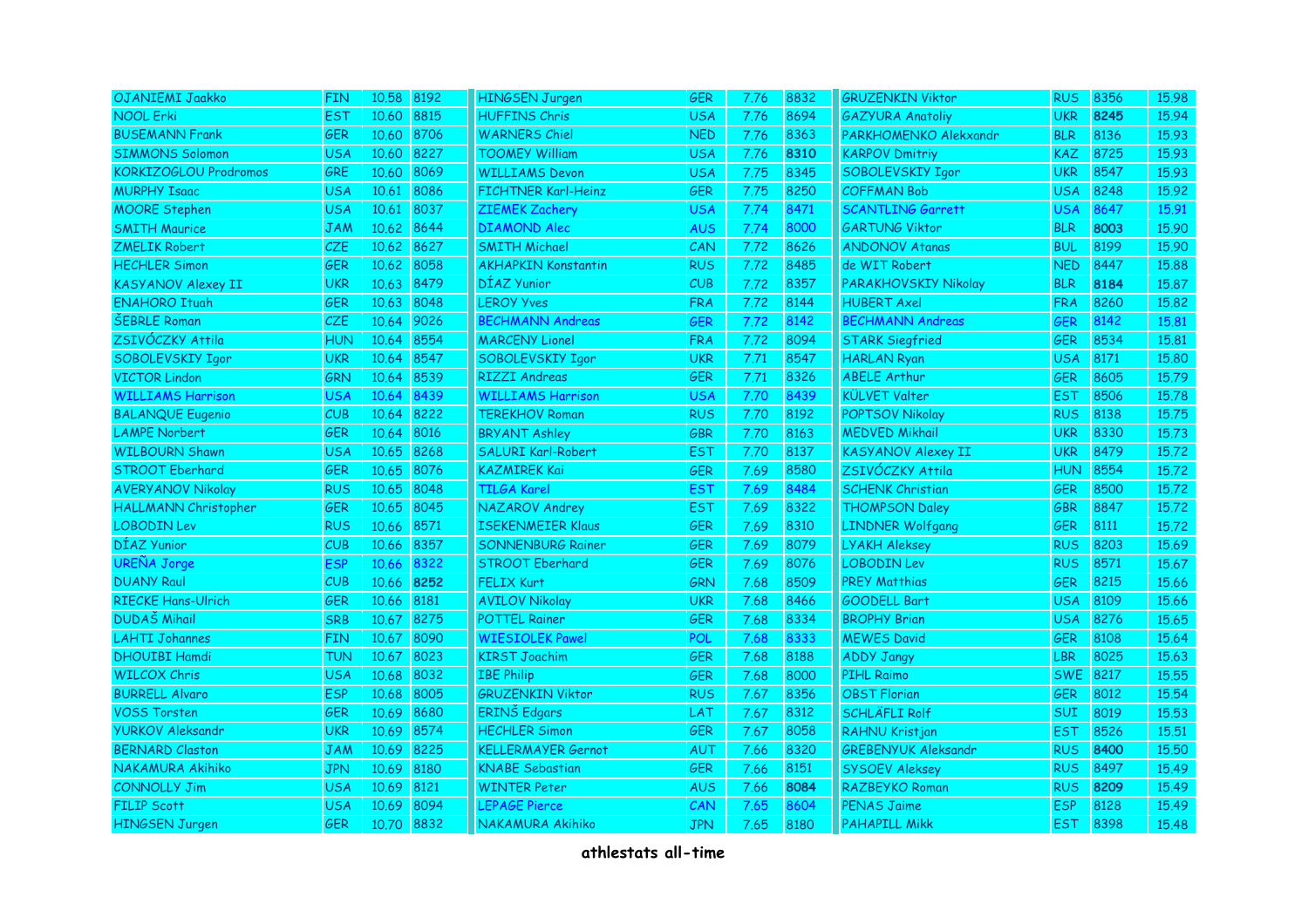| <b>ZIEMEK Zachery</b>         | <b>USA</b> | 10.70 8471 |      | <b>MUNKACSI Sandor</b>      | <b>HUN</b> | 7.65 | 8071 | <b>CASARSA Paolo</b>         | <b>ITA</b> | 8056 | 15.48 |
|-------------------------------|------------|------------|------|-----------------------------|------------|------|------|------------------------------|------------|------|-------|
| <b>DREWS Stefan</b>           | <b>GER</b> | 10.70 8233 |      | <b>MOLONEY Ashley</b>       | <b>AUS</b> | 7.64 | 8649 | <b>KASEARU Marqus</b>        | <b>EST</b> | 8077 | 15.48 |
| <b>SCHAUERHAMMER Dietmar</b>  | <b>GER</b> | 10.70 8054 |      | <b>STARK Siegfried</b>      | <b>GER</b> | 7.64 | 8534 | <b>KNOBEL Jan Felix</b>      | <b>GER</b> | 8288 | 15.47 |
| NAZAROV Andrey                | <b>EST</b> | 10.71 8322 |      | <b>HAMES Jagan</b>          | <b>AUS</b> | 7.64 | 8490 | <b>VALENTA Veroslav</b>      | CZE.       | 8289 | 15.47 |
| ROSENBERG Kristjan            | <b>EST</b> | 10.71      | 8298 | POGORELOV Aleksandr x       | <b>RUS</b> | 7.64 | 8429 | <b>KRATSCHMER Guido</b>      | <b>GER</b> | 8667 | 15.47 |
| <b>COFFMAN Bob</b>            | <b>USA</b> | 10.71      | 8248 | dos SANTOS Felipe           | <b>BRA</b> | 7.64 | 8364 | <b>ROE Martin</b>            | <b>NOR</b> | 8228 | 15.46 |
| <b>FOMOCHKIN Andrey</b>       | <b>BLR</b> | 10.71      | 8227 | <b>LUDWIG Dariusz</b>       | POL        | 7.64 | 8204 | SCHÄPERKÖTTER Jens-Peter     | <b>GER</b> | 8235 | 15.46 |
| <b>DISTELBERGER Dominik</b>   | AUT        | 10.71 8175 |      | <b>WALDE Hans-Joachim</b>   | <b>GER</b> | 7.64 | 8094 | <b>MEIER Paul</b>            | <b>GER</b> | 8548 | 15.45 |
| <b>DRAUDVILA Darius</b>       | LTU        | 10.71 8032 |      | <b>OLIVER Muhammad</b>      | <b>USA</b> | 7.64 | 8087 | <b>LONG Aric</b>             | <b>USA</b> | 8237 | 15.45 |
| <b>MACEY Dean</b>             | <b>GBR</b> | 10.72 8603 |      | <b>GOEDICKE Jorg</b>        | <b>GER</b> | 7.64 | 8036 | NIKLAUS Stephan              | SUI        | 8334 | 15.44 |
| PLAZIAT Christian             | <b>FRA</b> | 10.72 8574 |      | <b>WILCOX Chris</b>         | <b>USA</b> | 7.64 | 8032 | <b>HUFFINS Chris</b>         | <b>USA</b> | 8694 | 15.43 |
| <b>BENET Francisco Javier</b> | <b>ESP</b> | 10.72 8526 |      | <b>NOOL Erki</b>            | <b>EST</b> | 7.63 | 8815 | <b>MACEY Dean</b>            | <b>GBR</b> | 8603 | 15.41 |
| <b>BARKER Ricky</b>           | <b>USA</b> | 10.72 8404 |      | <b>SCHENK Christian</b>     | <b>GER</b> | 7.63 | 8500 | <b>HOCK Johannes</b>         | <b>GER</b> | 8293 | 15.40 |
| <b>WILLIAMS Devon</b>         | <b>USA</b> | 10.72 8345 |      | <b>BOULINEAU Wilfrid</b>    | <b>FRA</b> | 7.63 | 8312 | <b>FICHTNER Karl-Heinz</b>   | <b>GER</b> | 8250 | 15.39 |
| PETERSSON Jens                | <b>GER</b> | 10.72 8060 |      | <b>MOTTI William</b>        | <b>FRA</b> | 7.63 | 8306 | <b>ROLNIN Basile</b>         | <b>FRA</b> | 8205 | 15,38 |
| <b>VEITH Hunter</b>           | <b>USA</b> | 10.72 8046 |      | <b>MÜLLER Frank</b>         | <b>GER</b> | 7.63 | 8256 | <b>ANDRALOITS Maksim</b>     | <b>BLR</b> | 8100 | 15.37 |
| <b>SCHRADER Michael</b>       | <b>GER</b> | 10.73 8670 |      | <b>RIECKE Hans-Ulrich</b>   | <b>GER</b> | 7.63 | 8181 | <b>TEREK Paul</b>            | <b>USA</b> | 8312 | 15.37 |
| <b>ERM Johannes</b>           | <b>EST</b> | 10.73 8445 |      | van ALPHEN Hans             | <b>BEL</b> | 7.62 | 8519 | OJANIEMI Jaakko              | <b>FIN</b> | 8192 | 15.37 |
| PODEBRADSKY Jan               | CZE        | 10.73 8314 |      | <b>DUBLER Cedric</b>        | <b>AUS</b> | 7.62 | 8367 | <b>PUPCHONOK Igor</b>        | <b>KAZ</b> | 8022 | 15.37 |
| <b>DELGADO Joseph</b>         | <b>USA</b> | 10.73      | 8161 | <b>BRAUN Pieter</b>         | <b>NED</b> | 7.62 | 8342 | <b>HEDMARK Lennart</b>       | <b>SWE</b> | 8163 | 15.36 |
| <b>MAGNUSSON Jon Arnar</b>    | <b>ISL</b> | 10.74      | 8573 | SCHÄPERKÖTTER Jens-Peter    | <b>GER</b> | 7.62 | 8235 | <b>WENTZ Siegfried</b>       | <b>GER</b> | 8762 | 15.35 |
| <b>WIESIOLEK Pawel</b>        | <b>POL</b> | 10.74      | 8333 | <b>DUDAKOV Yevgeniy</b>     | <b>RUS</b> | 7.62 | 8069 | <b>JENNER Bruce</b>          | <b>USA</b> | 8634 | 15.35 |
| <b>MÜLLER Frank</b>           | GER        | 10.74      | 8256 | <b>SCANTLING Garrett</b>    | <b>USA</b> | 7.61 | 8647 | <b>SARANTSEV Yevgeny</b>     | <b>RUS</b> | 8123 | 15.34 |
| PARAKHOVSKIY Nikolay          | <b>BLR</b> | 10.5       | 8184 | <b>SINTNICOLAAS Eelco</b>   | <b>NED</b> | 7.61 | 8539 | <b>MATSANOV Igor</b>         | <b>BLR</b> | 8105 | 15.34 |
| <b>ABDUR-RAHIM Mustafa</b>    | <b>USA</b> | 10.74 8175 |      | da SILVA Pedro Ferreira     | <b>BRA</b> | 7.61 | 8266 | <b>HARDEE Trey</b>           | <b>USA</b> | 8790 | 15.33 |
| <b>HODGE Russ</b>             | <b>USA</b> | 10.5       | 8120 | <b>ADJETEY-NELSON Jamie</b> | CAN        | 7.61 | 8239 | <b>ANDREYEV Pavel</b>        | <b>UZB</b> | 8036 | 15.33 |
| ZHDANOVICH Aleksandr          | <b>BLR</b> | 10.5       | 8036 | <b>TISHCHENKO Nikolay</b>   | <b>RUS</b> | 7.61 | 8043 | <b>ŠEBRLE Roman</b>          | CZE.       | 9026 | 15,33 |
| PETERSON Orville              | <b>USA</b> | 10.5       | 8031 | <b>PETERSON Orville</b>     | <b>USA</b> | 7.61 | 8031 | <b>TILGA Karel</b>           | EST        | 8484 | 15.32 |
| PRETORIUS Fredriech           | <b>RSA</b> | 10.74 8002 |      | <b>FREIMUTH Rico</b>        | <b>GER</b> | 7.60 | 8663 | <b>TARNOVETSKIY Pavel</b>    | <b>UKR</b> | 8375 | 15,32 |
| <b>BOURRADA Larbi</b>         | <b>ALG</b> | 10.75 8521 |      | <b>MAGNUSSON Jon Arnar</b>  | <b>ISL</b> | 7.60 | 8573 | <b>MULKEY Phil</b>           | <b>USA</b> | 8050 | 15.32 |
| <b>FUCCI Drew</b>             | <b>USA</b> | 10.75 8227 |      | <b>PENAS Jaime</b>          | <b>ESP</b> | 7.60 | 8128 | <b>LEPAGE Pierce</b>         | CAN        | 8604 | 15,31 |
| <b>MINAH Jacob</b>            | <b>GER</b> | 10.75 8099 |      | <b>AVERYANOV Nikolay</b>    | <b>RUS</b> | 7.60 | 8048 | <b>FELIX Kurt</b>            | <b>GRN</b> | 8509 | 15.31 |
| <b>CLEVE Moritz</b>           | <b>GER</b> | 10.75 8004 |      | <b>MOORE Stephen</b>        | <b>USA</b> | 7.60 | 8037 | <b>FRITZ Steve</b>           | <b>USA</b> | 8644 | 15.31 |
| <b>PENALVER Antonio</b>       | <b>ESP</b> | 10.76 8478 |      | <b>MACEY Dean</b>           | <b>GBR</b> | 7.59 | 8603 | PODEBRADSKY Jan              | <b>CZE</b> | 8314 | 15.30 |
| <b>ADJETEY-NELSON Jamie</b>   | CAN        | 10.76 8239 |      | <b>SCHMID Stefan</b>        | <b>GER</b> | 7.59 | 8485 | <b>TABALA Aleksandr</b>      | <b>RUS</b> | 8070 | 15.29 |
| <b>PENAS Jaime</b>            | <b>ESP</b> | 10.76 8128 |      | <b>MACZEY Mike</b>          | <b>GER</b> | 7.59 | 8461 | <b>KOHNLE Michael</b>        | <b>GER</b> | 8302 | 15.29 |
| <b>OBST Florian</b>           | GER        | 10.76 8012 |      | <b>FERRIER Scott</b>        | <b>AUS</b> | 7.59 | 8307 | <b>BRAUN Pieter</b>          | <b>NED</b> | 8342 | 15.28 |
| <b>HAMES Jagan</b>            | <b>AUS</b> | 10.77      | 8490 | QUÉRIN Gaël                 | <b>FRA</b> | 7.59 | 8194 | <b>CHININ Carlos Eduardo</b> | <b>BRA</b> | 8393 | 15.28 |
| <b>RAMOS Mike</b>             | <b>USA</b> | 10.77      | 8322 | <b>JARAMILLO Georni</b>     | <b>VEN</b> | 7.59 | 8048 | <b>IBE Philip</b>            | <b>GER</b> | 8000 | 15.28 |
| de ARAÚJO Luiz Alberto        | <b>BRA</b> | 10.77 8315 |      | <b>SHKURENYOV Ilya</b>      | <b>RUS</b> | 7.58 | 8601 | <b>HALAMODA Thomas</b>       | <b>GER</b> | 8057 | 15.28 |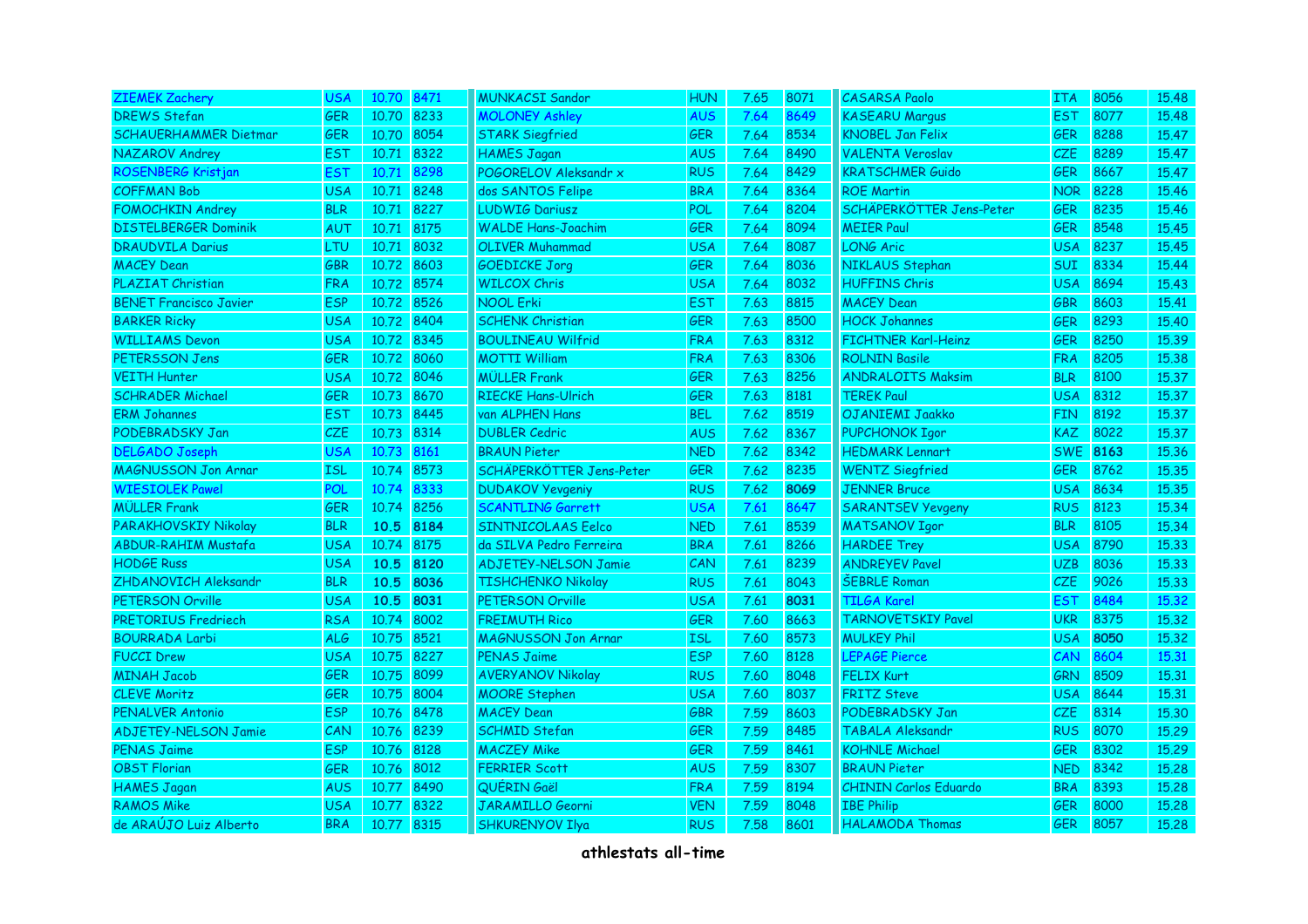| <b>VERETELNIKOV Oleg</b>     | <b>UZB</b> | 10.77 8278 |      | RAHNU Kristjan               | <b>EST</b> | 7.58 | 8526 | <b>PODMARYOV Vadim</b>     | <b>UZB</b> | 8366 | 15,28 |
|------------------------------|------------|------------|------|------------------------------|------------|------|------|----------------------------|------------|------|-------|
| <b>MIKHAN Eduard</b>         | <b>BLR</b> | 10.77      | 8152 | <b>GANIYEV Ramil</b>         | <b>UZB</b> | 7.58 | 8445 | <b>MÜLLER Norman</b>       | GER        | 8295 | 15.27 |
| <b>GADO Ruben</b>            | <b>FRA</b> | 10.77 8126 |      | <b>KESKITALO Petri</b>       | <b>FIN</b> | 7.58 | 8318 | <b>BALLENGEE Markus</b>    | <b>USA</b> | 8097 | 15.26 |
| <b>ADDY Jangy</b>            | <b>LBR</b> | 10.77 8025 |      | <b>VERETELNIKOV Oleg</b>     | <b>UZB</b> | 7.58 | 8278 | de ARAÚJO Luiz Alberto     | <b>BRA</b> | 8315 | 15.26 |
| <b>PAPPAS Tom</b>            | <b>USA</b> | 10.78 8784 |      | <b>LYAKH Aleksey</b>         | <b>RUS</b> | 7.58 | 8203 | <b>YURKOV Aleksandr</b>    | <b>UKR</b> | 8574 | 15.26 |
| <b>KAZMIREK Kai</b>          | <b>GER</b> | 10.78 8580 |      | <b>GARLAND Kyle</b>          | <b>USA</b> | 7.58 | 8196 | <b>HUFF Derek</b>          | <b>USA</b> | 8126 | 15.25 |
| <b>WARNERS Chiel</b>         | <b>NED</b> | 10.78 8363 |      | <b>OTTE Martin</b>           | <b>GER</b> | 7.58 | 8048 | <b>AKHAPKIN Konstantin</b> | <b>RUS</b> | 8485 | 15.25 |
| <b>HOCK Johannes</b>         | <b>GER</b> | 10.78 8293 |      | <b>APAICHEV Aleksandr</b>    | <b>UKR</b> | 7.57 | 8709 | <b>McMULLEN Philip</b>     | <b>USA</b> | 8285 | 15.24 |
| <b>PAJONK Dirk-Achim</b>     | <b>GER</b> | 10.78 8161 |      | <b>MEIER Paul</b>            | <b>GER</b> | 7.57 | 8548 | <b>ANIBAL Mario</b>        | <b>POR</b> | 8213 | 15.24 |
| <b>HRABAN Roman</b>          | <b>CZE</b> | 10.78 8141 |      | <b>GÄHWILER Beat</b>         | SUI        | 7.57 | 8244 | <b>SONNENBURG Rainer</b>   | <b>GER</b> | 8079 | 15.24 |
| <b>DUBLER Cedric</b>         | <b>AUS</b> | 10.79 8367 |      | <b>HEIKKINEN Aki</b>         | <b>FIN</b> | 7.57 | 8188 | van ALPHEN Hans            | <b>BEL</b> | 8519 | 15.23 |
| ERINŠ Edgars                 | LAT        | 10.79 8312 |      | <b>CHMARA Sebastian</b>      | <b>POL</b> | 7.56 | 8566 | SHABLENKO Aleksandr        | <b>UKR</b> | 8282 | 15.23 |
| <b>BLOCKBURGER Sheldon</b>   | <b>USA</b> | 10.80 8296 |      | <b>STEEN Dave</b>            | CAN        | 7.56 | 8415 | SZABÓ Attila               | <b>HUN</b> | 8003 | 15,22 |
| <b>ARESHIN Aleksandr</b>     | <b>RUS</b> | 10.80 8187 |      | PODMARYOV Vadim              | <b>UZB</b> | 7.56 | 8366 | <b>KUBISZEWSKI Marek</b>   | POL        | 8105 | 15.20 |
| <b>SATEGNA Mario</b>         | <b>USA</b> | 10.81      | 8172 | <b>NOWAK Tim</b>             | <b>GER</b> | 7.56 | 8229 | <b>DIXON</b> Fred          | <b>USA</b> | 8397 | 15,20 |
| <b>SAMUELSSON Frederik</b>   | <b>SWE</b> | 10.81 8172 |      | OJANIEMI Jaakko              | <b>FIN</b> | 7.56 | 8192 | <b>USHIRO Keisuke</b>      | <b>JPN</b> | 8308 | 15.19 |
| <b>DAUTH Thorsten</b>        | <b>GER</b> | 10.81 8164 |      | <b>HALAMODA Thomas</b>       | <b>GER</b> | 7.56 | 8057 | <b>ISEKENMEIER Klaus</b>   | <b>GER</b> | 8310 | 15.19 |
| <b>SCHMID Stefan</b>         | <b>GER</b> | 10.82 8485 |      | <b>TAIWO Jeremy</b>          | <b>USA</b> | 7.55 | 8425 | <b>KOLPAKOV Vitaliy</b>    | <b>UKR</b> | 8297 | 15.19 |
| <b>DAGARD Henrik</b>         | <b>SWE</b> | 10.82 8403 |      | <b>CHININ Carlos Eduardo</b> | <b>BRA</b> | 7.55 | 8393 | <b>VICTOR Lindon</b>       | <b>GRN</b> | 8539 | 15,18 |
| NIKLAUS Stephan              | <b>SUI</b> | 10.82 8334 |      | <b>FAHNER Thomas</b>         | <b>GER</b> | 7.55 | 8362 | <b>TONNESEN Pau</b>        | <b>ESP</b> | 8247 | 15.17 |
| <b>KINDER Gary William</b>   | <b>USA</b> | 10.82 8293 |      | <b>BENDLIN Kurt</b>          | <b>GER</b> | 7.55 | 8235 | <b>ARNOLD Jake</b>         | <b>USA</b> | 8253 | 15.17 |
| <b>ROE Martin</b>            | <b>NOR</b> | 10.82 8228 |      | <b>GADO Ruben</b>            | <b>FRA</b> | 7.55 | 8126 | CLAY Bryan                 | <b>USA</b> | 8832 | 15.17 |
| <b>BABIY Ivan</b>            | <b>UKR</b> | 10.82 8209 |      | <b>KUTSENKO Yuriy</b>        | <b>RUS</b> | 7.54 | 8519 | <b>NOLAN Michael</b>       | <b>CAN</b> | 8169 | 15.17 |
| <b>RAJA Andres</b>           | <b>EST</b> | 10.82 8119 |      | <b>KACHANOV Valeriy</b>      | <b>MDA</b> | 7.54 | 8288 | <b>SMITH Chad</b>          | <b>USA</b> | 8133 | 15,16 |
| <b>NEUGEBAUEUR Michael</b>   | <b>GER</b> | 10.82 8112 |      | <b>DREWS Stefan</b>          | <b>GER</b> | 7.54 | 8233 | <b>BARRAS Romain</b>       | <b>FRA</b> | 8453 | 15.15 |
| <b>IVANOV Dmitriy</b>        | <b>RUS</b> | 10.82 8065 |      | <b>MIKHAN Eduard</b>         | <b>BLR</b> | 7.54 | 8152 | <b>BLOMSTRAND Staffan</b>  | <b>SWE</b> | 8107 | 15,15 |
| <b>JANVRIN Kip</b>           | <b>USA</b> | 10.83 8345 |      | OVSYANNIKOV Yevgeniy         | <b>KAZ</b> | 7.54 | 8114 | <b>SCHMIDT Holger</b>      | <b>GER</b> | 8055 | 15,15 |
| <b>WIESE Ronald</b>          | <b>GER</b> | 10.83 8053 |      | <b>BARKER Ricky</b>          | <b>USA</b> | 7.53 | 8404 | TŠERNJAVSKI Taavi          | <b>EST</b> | 8086 | 15,13 |
| <b>PRICE Hunter</b>          | <b>USA</b> | 10.83      | 8035 | <b>ROE Martin</b>            | <b>NOR</b> | 7.53 | 8228 | <b>ÕIGLANE Janek</b>       | <b>EST</b> | 8371 | 15.13 |
| <b>NIXON Gunnar</b>          | <b>USA</b> | 10.84      | 8312 | <b>FUCCI Drew</b>            | <b>USA</b> | 7.53 | 8227 | <b>KÜRTÖSI Zsolt</b>       | <b>HUN</b> | 8149 | 15.13 |
| <b>FERRIER Scott</b>         | <b>AUS</b> | 10.84      | 8307 | <b>KOLOVANOV Igor</b>        | <b>UKR</b> | 7.53 | 8224 | <b>WALDE Hans-Joachim</b>  | <b>GER</b> | 8094 | 15,13 |
| <b>BENDLIN Kurt</b>          | <b>GER</b> | 10.6       | 8235 | <b>WIELAND Luca</b>          | <b>GER</b> | 7.53 | 8201 | <b>UIBO Maicel</b>         | <b>EST</b> | 8604 | 15.12 |
| <b>IVANOV Boris</b>          | <b>RUS</b> | 10.6 8156  |      | <b>HRABAN Roman</b>          | CZE        | 7.53 | 8141 | <b>SIMMONS Solomon</b>     | <b>USA</b> | 8227 | 15.11 |
| <b>RIZZI Thomas</b>          | <b>GER</b> | 10.84 8143 |      | <b>MIKHAILENKO Vladimir</b>  | <b>UKR</b> | 7.53 | 8052 | <b>BRUGGER Mathias</b>     | <b>GER</b> | 8304 | 15.11 |
| <b>STEELE Dan</b>            | <b>USA</b> | 10.84 8130 |      | <b>LEVICQ Sebastien</b>      | <b>FRA</b> | 7.52 | 8524 | <b>GEFFROUAIS Florian</b>  | <b>FRA</b> | 8164 | 15,11 |
| <b>GRIGORYEV Ivan</b>        | <b>RUS</b> | 10.84 8112 |      | <b>BOURRADA Larbi</b>        | <b>ALG</b> | 7.52 | 8521 | <b>POELMAN Simon</b>       | <b>NZL</b> | 8359 | 15.11 |
| <b>MARTIN Romain</b>         | <b>FRA</b> | 10.84 8104 |      | <b>SVIRIDOV Sergey</b>       | <b>RUS</b> | 7.52 | 8365 | <b>MOTTI William</b>       | <b>FRA</b> | 8306 | 15.11 |
| <b>MARCENY Lionel</b>        | <b>FRA</b> | 10.84 8094 |      | <b>FOXSON Paul</b>           | <b>USA</b> | 7.52 | 8234 | <b>KUTSENKO Yuriy</b>      | <b>RUS</b> | 8519 | 15.11 |
| <b>OLIVER Muhammad</b>       | <b>USA</b> | 10.84 8087 |      | <b>RAZBEYKO Roman</b>        | <b>RUS</b> | 7.52 | 8209 | <b>KAUL Niklas</b>         | <b>GER</b> | 8691 | 15,10 |
| <b>VIAL Pierre Alexandre</b> | <b>FRA</b> | 10.84 8070 |      | <b>SATEGNA Mario</b>         | <b>USA</b> | 7.52 | 8172 | <b>HÖIBY Trond</b>         | <b>NOR</b> | 8085 | 15.10 |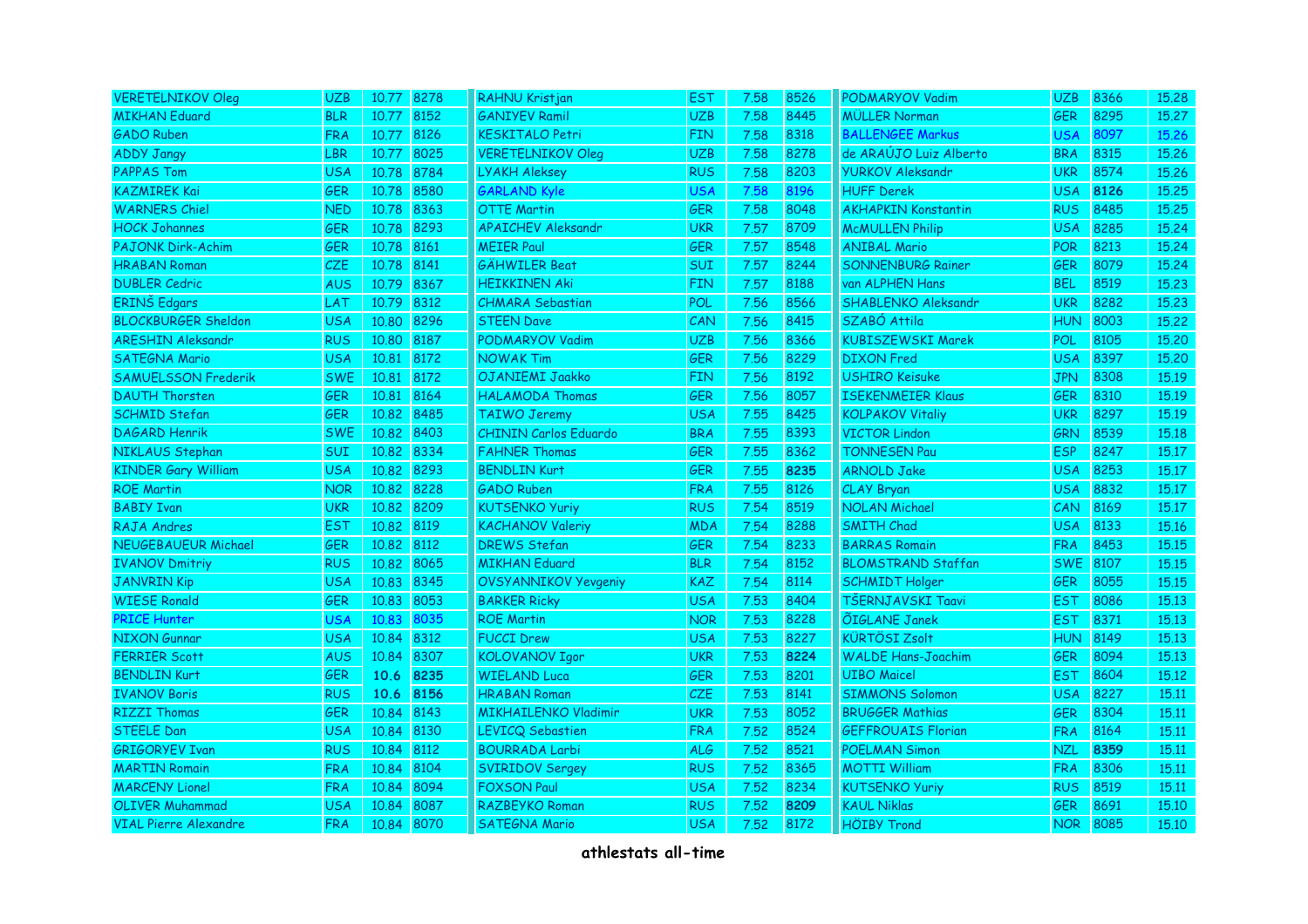| <b>SCHMIDT Holger</b>          | <b>GER</b> | 10.84 8055 |      | <b>DRAUDVILA Darius</b>       | LTU        | 7.52 | 8032 | <b>SEMYONOV Oleg</b>           | <b>RUS</b> | 8007 | 15,10 |
|--------------------------------|------------|------------|------|-------------------------------|------------|------|------|--------------------------------|------------|------|-------|
| <b>BENNETT Jeff</b>            | <b>USA</b> | 10.6       | 8006 | <b>DUDAŠ Mihail</b>           | <b>SRB</b> | 7.51 | 8275 | <b>MARYIN Igor</b>             | <b>RUS</b> | 8364 | 15.10 |
| <b>GARTUNG Viktor</b>          | <b>BLR</b> | 10.6       | 8003 | <b>PUGACH Sergey</b>          | <b>RUS</b> | 7.51 | 8195 | <b>DRAUDVILA Darius</b>        | LTU        | 8032 | 15.08 |
| <b>DIXON</b> Fred              | <b>USA</b> | 10.85      | 8397 | <b>HODGE Russ</b>             | <b>USA</b> | 7.51 | 8120 | <b>ERIKSSON Thomas</b>         | <b>SWE</b> | 8025 | 15.08 |
| <b>CHININ Carlos Eduardo</b>   | <b>BRA</b> | 10.85      | 8393 | <b>PRICE Hunter</b>           | <b>USA</b> | 7.51 | 8035 | <b>AUZEIL Bastien</b>          | <b>FRA</b> | 8191 | 15.06 |
| <b>BOULINEAU Wilfrid</b>       | <b>FRA</b> | 10.85      | 8312 | <b>SMITH Maurice</b>          | <b>JAM</b> | 7.50 | 8644 | <b>KESKITALO Petri</b>         | <b>FIN</b> | 8318 | 15.06 |
| <b>SMITH Chad</b>              | <b>USA</b> | 10.85      | 8133 | <b>BLONDEL Alain</b>          | <b>FRA</b> | 7.50 | 8453 | <b>LUDWIG Dariusz</b>          | <b>POL</b> | 8204 | 15.06 |
| <b>MATSANOV Igor</b>           | <b>BLR</b> | 10.85      | 8105 | ZHELANOV Sergey               | <b>RUS</b> | 7.50 | 8417 | PIZIKS Rojs                    | LAT        | 8045 | 15.04 |
| <b>ROOSEN Sven</b>             | <b>NED</b> | 10.85      | 8056 | <b>SIMMONS Solomon</b>        | <b>USA</b> | 7.50 | 8227 | NEVSKIY Aleksandr              | <b>UKR</b> | 8491 | 15.04 |
| <b>KRAUCHANKA Andrey</b>       | <b>BLR</b> | 10.86      | 8617 | <b>ARESHIN Aleksandr</b>      | <b>RUS</b> | 7.50 | 8187 | <b>SVIRIDOV Sergey</b>         | <b>RUS</b> | 8365 | 15.03 |
| <b>SYSOEV Aleksey</b>          | <b>RUS</b> | 10.86      | 8497 | <b>SAMUELSSON Frederik</b>    | <b>SWE</b> | 7.50 | 8172 | <b>SCHUFFENHAUER William</b>   | <b>USA</b> | 8108 | 15.03 |
| <b>JENSEN Benjamin</b>         | <b>NOR</b> | 10.86 8160 |      | <b>AVERBUKH Aleksandr</b>     | <b>RUS</b> | 7.50 | 8084 | <b>IVANOV Boris</b>            | <b>RUS</b> | 8156 | 15.02 |
| <b>DUBOIS Thierry</b>          | <b>FRA</b> | 10.86      | 8138 | <b>HARRIS Stephen</b>         | <b>USA</b> | 7.50 | 8061 | <b>KHARLAMOV Vasiliy</b>       | <b>RUS</b> | 8166 | 15.01 |
| JARAMILLO Georni               | <b>VEN</b> | 10.86      | 8048 | <b>MÜLLER Eckhart</b>         | <b>GER</b> | 7.50 | 8056 | <b>KARLIVANS Janis</b>         | LAT        | 8271 | 15.01 |
| <b>TISHCHENKO Nikolay</b>      | <b>RUS</b> | 10.86      | 8043 | <b>WENTZ Siegfried</b>        | <b>GER</b> | 7.49 | 8762 | <b>DAMASEK Kamil</b>           | CZE.       | 8256 | 15.01 |
| <b>DEGTYARYOV Grigoriy</b>     | <b>RUS</b> | 10.87 8698 |      | <b>SZABO Deszö</b>            | <b>HUN</b> | 7.49 | 8436 | <b>FAHNER Thomas</b>           | <b>GER</b> | 8362 | 15.01 |
| <b>POELMAN Simon</b>           | <b>NZL</b> | 10.87      | 8359 | <b>TONNESEN Pau</b>           | <b>ESP</b> | 7.49 | 8247 | <b>SCHULZE Jens</b>            | <b>GER</b> | 8255 | 15.00 |
| <b>HELCELET Adam Sebastian</b> | CZE        | 10.87      | 8335 | <b>SKOWRONEK Ryszard</b>      | POL        | 7.49 | 8229 | <b>WIBERG Nicklas</b>          | <b>SWE</b> | 8406 | 14.99 |
| QI Haifeng                     | <b>CHN</b> | 10.87      | 8290 | <b>SCHWARZL Roland</b>        | AUT        | 7.49 | 8102 | <b>WILBOURN Shawn</b>          | <b>USA</b> | 8268 | 14.99 |
| PALLES Lee *                   | <b>USA</b> | 10.87      | 8119 | <b>ABELE Arthur</b>           | <b>GER</b> | 7.48 | 8605 | <b>RIZZI Thomas</b>            | <b>GER</b> | 8143 | 14.99 |
| <b>DOST Marcel</b>             | <b>NED</b> | 10.87      | 8111 | de ARAÚJO Luiz Alberto        | <b>BRA</b> | 7.48 | 8315 | <b>GARLAND Kyle</b>            | <b>USA</b> | 8196 | 14.98 |
| <b>KUBISZEWSKI Marek</b>       | POL        | 10.87      | 8105 | <b>BLOCKBURGER Sheldon</b>    | <b>USA</b> | 7.48 | 8296 | <b>BLOCKBURGER Sheldon</b>     | USA        | 8296 | 14.98 |
| <b>AWDE Daniel</b>             | GBR        | 10.87      | 8102 | <b>DUANY Raul</b>             | CUB        | 7.48 | 8252 | <b>VOSS Torsten</b>            | <b>GER</b> | 8680 | 14.98 |
| <b>HARRIS Stephen</b>          | <b>USA</b> | 10.87      | 8061 | <b>FOMOCHKIN Andrey</b>       | <b>BLR</b> | 7.48 | 8227 | <b>SHUBIANOK Mikalai</b>       | <b>BLR</b> | 8055 | 14.97 |
| <b>HALAMODA Thomas</b>         | GER        | 10.87      | 8057 | <b>BERNARD Claston</b>        | <b>JAM</b> | 7.48 | 8225 | <b>MALAKHOVSKIS Richardas</b>  | <b>LTU</b> | 8437 | 14.94 |
| GARCÍA Yordanis                | CUB        | 10.88      | 8496 | <b>SCHAUERHAMMER Dietmar</b>  | <b>GER</b> | 7.48 | 8054 | <b>GÜNTHER Rene</b>            | <b>GER</b> | 8023 | 14.93 |
| <b>SVIRIDOV Sergey</b>         | <b>RUS</b> | 10.88 8365 |      | <b>MÜLLER Norman</b>          | <b>GER</b> | 7.47 | 8295 | <b>WARKENTIN John</b>          | USA        | 8003 | 14.92 |
| vande HOEF Darwin              | <b>USA</b> | 10.88 8123 |      | <b>VALENTA Veroslav</b>       | <b>CZE</b> | 7.47 | 8289 | <b>NILSSON Marcus</b>          | <b>SWE</b> | 8120 | 14.91 |
| <b>SONNENBURG Rainer</b>       | GER        | 10.88 8079 |      | <b>OWENS Ayden</b>            | <b>PUR</b> | 7.47 | 8238 | <b>DUBOIS Thierry</b>          | <b>FRA</b> | 8138 | 14.91 |
| <b>WENTZ Siegfried</b>         | <b>GER</b> | 10.89 8762 |      | <b>LINDNER Wolfgang</b>       | <b>GER</b> | 7.47 | 8111 | <b>NOOL Erki</b>               | <b>EST</b> | 8815 | 14.90 |
| <b>SHKURENYOV Ilya</b>         | <b>RUS</b> | 10.89 8601 |      | <b>AWDE Daniel</b>            | <b>GBR</b> | 7.47 | 8102 | <b>PITTOMVILS Niels</b>        | BEL        | 8222 | 14.89 |
| <b>GARLAND Kyle</b>            | <b>USA</b> | 10.89      | 8196 | <b>FILIP Scott</b>            | <b>USA</b> | 7.47 | 8094 | <b>HELCELET Adam Sebastian</b> | <b>CZE</b> | 8335 | 14.89 |
| <b>HARLAN Ryan</b>             | <b>USA</b> | 10.89 8171 |      | <b>SAMYLOV Igor</b>           | <b>RUS</b> | 7.47 | 8073 | <b>WIELAND Luca</b>            | <b>GER</b> | 8201 | 14.89 |
| <b>BRYANT Ashley</b>           | <b>GBR</b> | 10.89      | 8163 | <b>UIBO Maicel</b>            | <b>EST</b> | 7.46 | 8604 | <b>ADJETEY-NELSON Jamie</b>    | CAN        | 8239 | 14.89 |
| <b>BERTOCCHI Massimo</b>       | CAN        | 10.89      | 8014 | <b>COERTZEN Willem</b>        | <b>RSA</b> | 7.46 | 8398 | <b>TAIWO Jeremy</b>            | <b>USA</b> | 8425 | 14,88 |
| <b>SUNDELL Harri</b>           | <b>FIN</b> | 10.89      | 8001 | <b>MEDVED Mikhail</b>         | <b>UKR</b> | 7.46 | 8330 | <b>WIESIOLEK Pawel</b>         | <b>POL</b> | 8333 | 14.87 |
| <b>FRITZ Steve</b>             | <b>USA</b> | 10.90 8644 |      | <b>HOCK Johannes</b>          | <b>GER</b> | 7.46 | 8293 | <b>FREIMUTH Rico</b>           | <b>GER</b> | 8663 | 14.87 |
| <b>BRIGHT Tim</b>              | <b>USA</b> | 10.90      | 8340 | <b>MEWES David</b>            | <b>GER</b> | 7.46 | 8108 | <b>GOLUBOVIC Daniel</b>        | <b>AUS</b> | 8336 | 14.86 |
| <b>KNABE Sebastian</b>         | <b>GER</b> | 10.90      | 8151 | <b>BENET Francisco Javier</b> | <b>ESP</b> | 7.45 | 8526 | <b>KNABE Sebastian</b>         | <b>GER</b> | 8151 | 14.86 |
| <b>TAAM Rik</b>                | <b>NED</b> | 10.90      | 8107 | <b>STEINER Tito</b>           | <b>ARG</b> | 7.45 | 8291 | <b>ANDERSON Mark</b>           | <b>USA</b> | 8267 | 14.86 |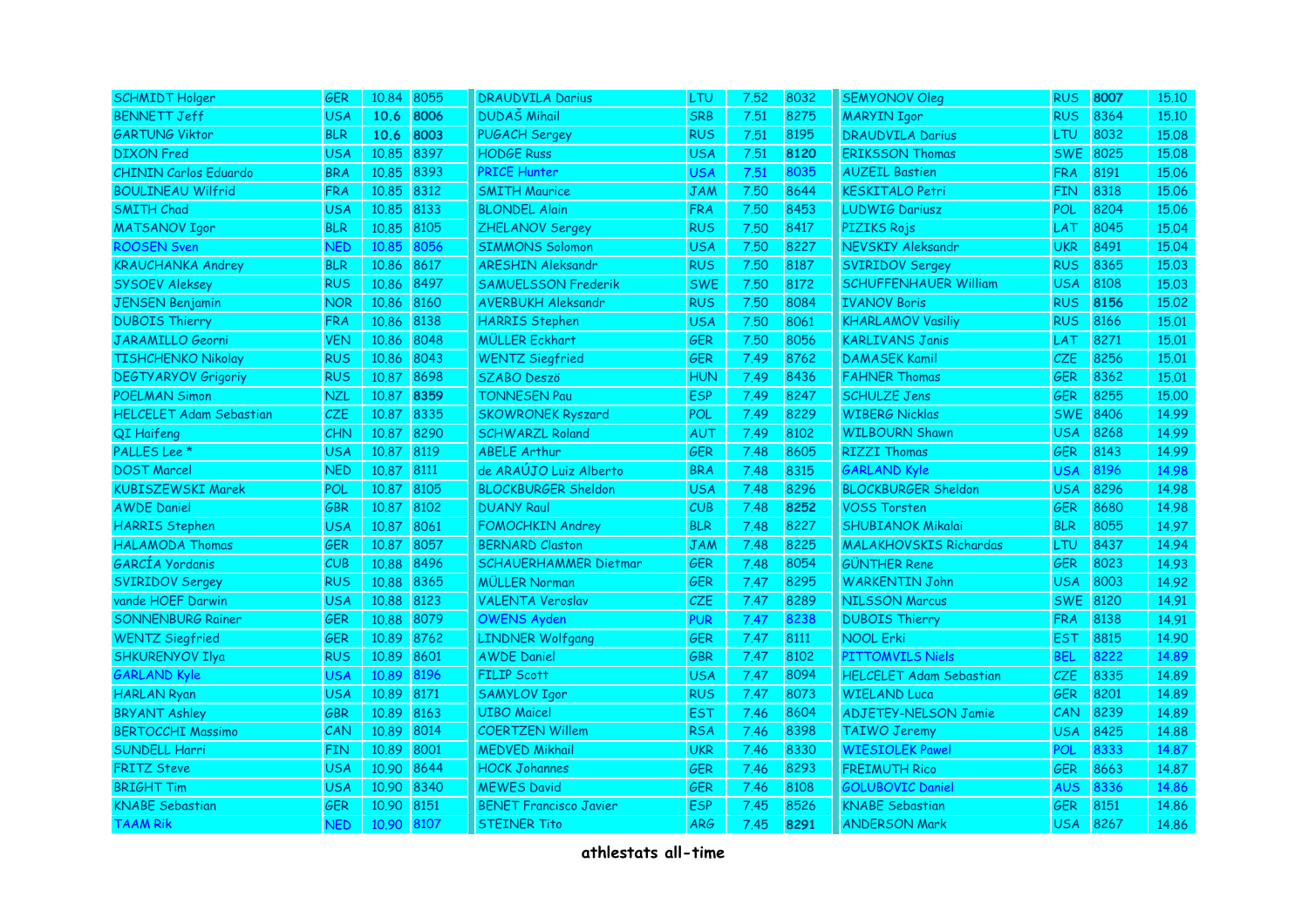| <b>SHTEPA Aleksandr</b>       | <b>RUS</b> | 10.90 8007 |      | <b>NEWDICK Brent</b>         | <b>NZL</b> | 7.45 | 8114 | <b>BURRELL Alvaro</b>        | <b>ESP</b> | 8005 | 14.84 |
|-------------------------------|------------|------------|------|------------------------------|------------|------|------|------------------------------|------------|------|-------|
| <b>FELIX Kurt</b>             | <b>GRN</b> | 10.91      | 8509 | <b>ENAHORO Ituah</b>         | <b>GER</b> | 7.45 | 8048 | <b>WERTHNER Georg</b>        | AUT        | 8224 | 14.84 |
| POGORELOV Aleksandr x         | <b>RUS</b> | 10.91      | 8429 | <b>SHIRLEY Simon</b>         | <b>AUS</b> | 7.45 | 8036 | <b>KELLERMAYER Gernot</b>    | <b>AUT</b> | 8320 | 14,83 |
| <b>MARYIN Igor</b>            | <b>RUS</b> | 10.91      | 8364 | <b>DIXON</b> Fred            | <b>USA</b> | 7.44 | 8397 | <b>KAUKIS Tõnu</b>           | <b>EST</b> | 8151 | 14.83 |
| <b>MÜLLER Norman</b>          | <b>GER</b> | 10.91      | 8295 | <b>ABDUR-RAHIM Mustafa</b>   | <b>USA</b> | 7.44 | 8175 | <b>JANVRIN Kip</b>           | <b>USA</b> | 8345 | 14.82 |
| <b>BECHMANN Andreas</b>       | <b>GER</b> | 10.91      | 8142 | <b>KAUKIS Tõnu</b>           | <b>EST</b> | 7.44 | 8151 | <b>REINTAK Sven</b>          | <b>EST</b> | 8232 | 14.82 |
| <b>DETMER Joe</b>             | <b>USA</b> | 10.91      | 8090 | <b>EHRHARDT Tim</b>          | <b>USA</b> | 7.44 | 8066 | PISMENNYI Aleksandr          | <b>UKR</b> | 8024 | 14.82 |
| <b>BOURGUIGNON Rudy</b>       | <b>FRA</b> | 10.91      | 8025 | <b>ROOSEN Sven</b>           | <b>NED</b> | 7.44 | 8056 | <b>IVANOV Dmitriy</b>        | <b>RUS</b> | 8065 | 14.81 |
| <b>SMIRNOV Vitaliy</b>        | <b>UZB</b> | 10.91      | 8021 | <b>JOHNSON Dave S</b>        | <b>USA</b> | 7.43 | 8705 | <b>WARNER Damian</b>         | CAN        | 9018 | 14.80 |
| <b>GRUZENKIN Viktor</b>       | <b>RUS</b> | 10.92 8356 |      | <b>TARNOVETSKIY Pavel</b>    | <b>UKR</b> | 7.43 | 8375 | <b>BERNARD Claston</b>       | JAM        | 8225 | 14.80 |
| <b>VOS Ingmar</b>             | <b>NED</b> | 10.92 8224 |      | POSERINA Beniamino           | ITA.       | 7.43 | 8169 | <b>DAGARD Henrik</b>         | <b>SWE</b> | 8403 | 14,80 |
| <b>LUDWIG Dariusz</b>         | POL        | 10.92 8204 |      | <b>MURPHY Isaac</b>          | <b>USA</b> | 7.43 | 8086 | <b>ZIEMEK Zachery</b>        | <b>USA</b> | 8471 | 14.79 |
| <b>GOODELL Bart</b>           | <b>USA</b> | 10.92 8109 |      | <b>DHOUIBI Hamdi</b>         | <b>TUN</b> | 7.43 | 8023 | <b>XHONNEUX Frédéric</b>     | <b>BEL</b> | 8142 | 14.79 |
| <b>IBE Philip</b>             | GER        | 10.92 8000 |      | <b>DEGTYARYOV Grigoriy</b>   | <b>RUS</b> | 7.42 | 8698 | <b>RIZZI Andreas</b>         | <b>GER</b> | 8326 | 14.78 |
| <b>BEHRENBRUCH Pascal</b>     | <b>GER</b> | 10.93 8558 |      | <b>SUAREZ Leonel</b>         | CUB        | 7.42 | 8654 | <b>FILIP Scott</b>           | <b>USA</b> | 8094 | 14,77 |
| <b>MALAKHOVSKIS Richardas</b> | <b>LTU</b> | 10.93 8437 |      | <b>LOBODIN Lev</b>           | <b>RUS</b> | 7.42 | 8571 | <b>SCHAUERHAMMER Dietmar</b> | <b>GER</b> | 8054 | 14.77 |
| <b>KESKITALO Petri</b>        | <b>FIN</b> | 10.93 8318 |      | NIKLAUS André                | <b>GER</b> | 7.42 | 8371 | <b>GANIYEV Ramil</b>         | <b>UZB</b> | 8445 | 14.76 |
| <b>KOHNLE Michael</b>         | <b>GER</b> | 10.93      | 8302 | <b>HUBERT Axel</b>           | <b>FRA</b> | 7.42 | 8260 | <b>ROOSEN Sven</b>           | <b>NED</b> | 8056 | 14.75 |
| SCHÄPERKÖTTER Jens-Peter      | <b>GER</b> | 10.93      | 8235 | <b>BRANHAM Chris</b>         | <b>USA</b> | 7.42 | 8159 | <b>MACZEY Mike</b>           | <b>GER</b> | 8461 | 14.75 |
| <b>PIHL Raimo</b>             | <b>SWE</b> | 10.93 8217 |      | <b>HUFF Derek</b>            | <b>USA</b> | 7.42 | 8126 | <b>WARNERS Chiel</b>         | <b>NED</b> | 8363 | 14.74 |
| <b>RIETVELD Pelle</b>         | <b>NED</b> | 10.93      | 8204 | <b>SUKHOMAZOV Dmitriy</b>    | <b>BLR</b> | 7.42 | 8104 | <b>DUDLEY Jason</b>          | <b>AUS</b> | 8001 | 14.73 |
| <b>HEIKKINEN Aki</b>          | <b>FIN</b> | 10.93      | 8188 | <b>KOHNLE Michael</b>        | <b>GER</b> | 7.41 | 8302 | <b>HAMES Jagan</b>           | <b>AUS</b> | 8490 | 14.73 |
| <b>VASILYEV Arkady</b>        | <b>RUS</b> | 10.93 8179 |      | <b>VASILYEV Arkady</b>       | <b>RUS</b> | 7.41 | 8179 | <b>WILCOX Chris</b>          | <b>USA</b> | 8032 | 14.72 |
| POSERINA Beniamino            | <b>ITA</b> | 10.93 8169 |      | <b>SUNDELL Harri</b>         | <b>FIN</b> | 7.41 | 8001 | <b>AMBROSCH Klaus</b>        | <b>AUT</b> | 8122 | 14.71 |
| <b>AMBROSCH Klaus</b>         | AUT        | 10.93      | 8122 | <b>KOLPAKOV Vitaliy</b>      | <b>UKR</b> | 7.40 | 8297 | <b>TAAM Rik</b>              | <b>NED</b> | 8107 | 14.70 |
| <b>JENNER Bruce</b>           | <b>USA</b> | 10.94      | 8634 | QI Haifeng                   | <b>CHN</b> | 7.40 | 8290 | <b>HELTNE Runar</b>          | <b>NOR</b> | 8048 | 14.69 |
| <b>GANIYEV Ramil</b>          | <b>UZB</b> | 10.94      | 8445 | <b>PITTOMVILS Niels</b>      | <b>BEL</b> | 7.40 | 8222 | <b>BRANHAM Chris</b>         | <b>USA</b> | 8159 | 14.69 |
| <b>TAIWO Jeremy</b>           | <b>USA</b> | 10.94      | 8425 | <b>JUANTORENA Alberto</b>    | CUB        | 7.40 | 8042 | <b>NIXON Gunnar</b>          | <b>USA</b> | 8312 | 14.68 |
| <b>GREBENYUK Aleksandr</b>    | <b>RUS</b> | 10.7       | 8400 | <b>TEBBICH Thomas</b>        | AUT        | 7.40 | 8039 | ZEILBAUER Josef              | <b>AUT</b> | 8219 | 14.68 |
| ROSENDAAL Jack                | <b>NED</b> | 10.94      | 8177 | CLAY Bryan                   | <b>USA</b> | 7.39 | 8832 | <b>RAMOS Mike</b>            | <b>USA</b> | 8322 | 14.67 |
| <b>SKRAMSTAD Trond</b>        | <b>NOR</b> | 10.94      | 8097 | <b>PAHAPILL Mikk</b>         | <b>EST</b> | 7.39 | 8398 | <b>MEHL Fritz</b>            | <b>GER</b> | 8000 | 14.67 |
| <b>WINTER Peter</b>           | <b>AUS</b> | 10.94 8084 |      | <b>RAMOS Mike</b>            | <b>USA</b> | 7.39 | 8322 | <b>ERM Johannes</b>          | <b>EST</b> | 8445 | 14.66 |
| <b>AVERBUKH Aleksandr</b>     | <b>RUS</b> | 10.94 8084 |      | <b>AMBROSCH Klaus</b>        | AUT        | 7.39 | 8122 | SÝKORA Jirí                  | <b>CZE</b> | 8122 | 14.65 |
| <b>MULKEY Phil</b>            | <b>USA</b> | 10.7       | 8050 | <b>SCHUFFENHAUER William</b> | <b>USA</b> | 7.39 | 8108 | <b>EITEL Manuel</b>          | <b>GER</b> | 8128 | 14.64 |
| <b>JUANTORENA Alberto</b>     | CUB        | 10.7       | 8042 | <b>DETMER Joe</b>            | <b>USA</b> | 7.39 | 8090 | <b>ARESHIN Aleksandr</b>     | <b>RUS</b> | 8187 | 14.64 |
| PISMENNYI Aleksandr           | <b>UKR</b> | 10.7       | 8024 | <b>FLOOD Jack</b>            | <b>USA</b> | 7.39 | 8038 | <b>POPOV Sergey</b>          | <b>UKR</b> | 8217 | 14.64 |
| <b>YANG Chuan-kwang</b>       | <b>TPE</b> | 10.7       | 8010 | <b>PUPCHONOK Igor</b>        | <b>KAZ</b> | 7.39 | 8022 | <b>SUNDELL Harri</b>         | <b>FIN</b> | 8001 | 14.63 |
| ZIGERT Rudolf                 | <b>RUS</b> | 10.7       | 8002 | <b>PRETORIUS Fredriech</b>   | <b>RSA</b> | 7.39 | 8002 | PALLES Lee <sup>*</sup>      | <b>USA</b> | 8119 | 14.63 |
| <b>ABELE Arthur</b>           | <b>GER</b> | 10.95      | 8605 | <b>RAJA Andres</b>           | <b>EST</b> | 7.38 | 8119 | <b>MAKARENKO</b> Artyom      | <b>RUS</b> | 8112 | 14.62 |
| <b>LEYCKES Dennis</b>         | <b>GER</b> | 10.95 8310 |      | <b>LAHTI Johannes</b>        | <b>FIN</b> | 7.38 | 8090 | SINTNICOLAAS Eelco           | <b>NED</b> | 8539 | 14.62 |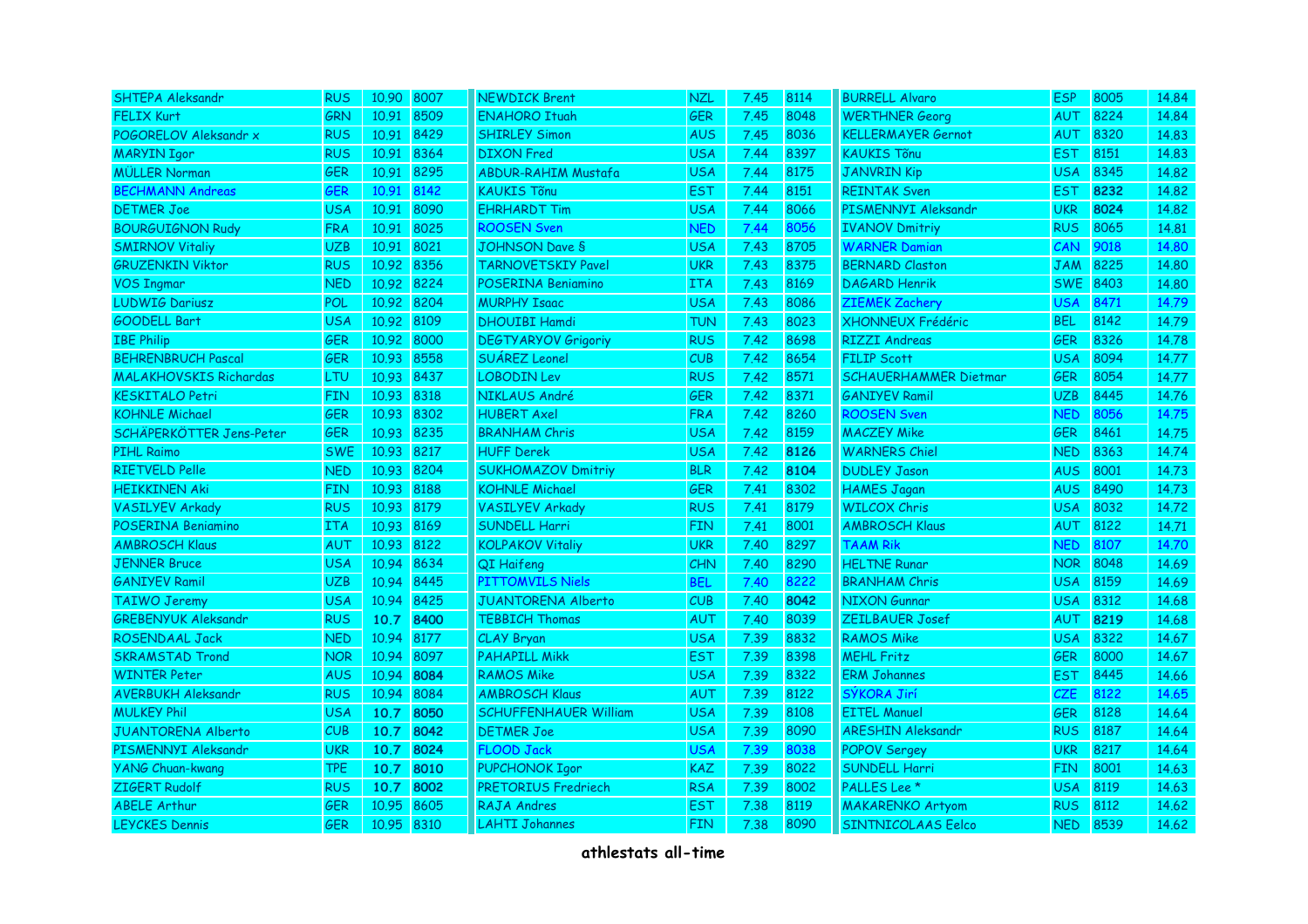| SHABLENKO Aleksandr       | <b>UKR</b>       | 10.95      | 8282 | <b>DAGARD Henrik</b>           | <b>SWE</b> | 7.37 | 8403 | <b>VASILYEV Arkady</b>        | <b>RUS</b>      | 8179 | 14.62 |
|---------------------------|------------------|------------|------|--------------------------------|------------|------|------|-------------------------------|-----------------|------|-------|
| <b>LEROY Yves</b>         | <b>FRA</b>       | 10.95      | 8144 | <b>COFFMAN Bob</b>             | <b>USA</b> | 7.37 | 8248 | <b>SKRAMSTAD Trond</b>        | <b>NOR</b>      | 8097 | 14.62 |
| <b>NEWDICK Brent</b>      | <b>NZL</b>       | 10.95 8114 |      | <b>ROLNIN Basile</b>           | <b>FRA</b> | 7.37 | 8205 | <b>JOHNSON Dave S</b>         | <b>USA</b>      | 8705 | 14.61 |
| <b>LINDNER Wolfgang</b>   | <b>GER</b>       | 10.95      | 8111 | <b>KHARLAMOV Vasiliy</b>       | <b>RUS</b> | 7.37 | 8166 | <b>VASHCHENKO Viktor</b>      | <b>RUS</b>      | 8163 | 14.60 |
| <b>ANDRALOITS Maksim</b>  | <b>BLR</b>       | 10.95      | 8100 | <b>PIRINI Douglas</b>          | <b>NZL</b> | 7.37 | 8115 | ROSENBERG Kristjan            | EST             | 8298 | 14.59 |
| PRECIADO Andy             | ECU              | 10.95      | 8004 | <b>LOPEZ Cédric</b>            | <b>FRA</b> | 7.37 | 8055 | PETERSSON Jens                | <b>GER</b>      | 8060 | 14.59 |
| <b>APAICHEV Aleksandr</b> | <b>UKR</b>       | 10.96 8709 |      | GARCÍA Yordanis                | CUB        | 7.36 | 8496 | <b>BENET Francisco Javier</b> | <b>ESP</b>      | 8526 | 14.57 |
| <b>JOHNSON Dave S</b>     | <b>USA</b>       | 10.96      | 8705 | <b>VOS Ingmar</b>              | <b>NED</b> | 7.36 | 8224 | <b>PUGACH Sergey</b>          | <b>RUS</b>      | 8195 | 14.57 |
| van ALPHEN Hans           | <b>BEL</b>       | 10.96      | 8519 | <b>NIKITIN Sergey</b>          | <b>RUS</b> | 7.36 | 8012 | <b>SCHRADER Michael</b>       | <b>GER</b>      | 8670 | 14.56 |
| <b>WIBERG Nicklas</b>     | <b>SWE</b>       | 10.96      | 8406 | <b>VICTOR Lindon</b>           | <b>GRN</b> | 7.35 | 8539 | <b>FOXSON Paul</b>            | <b>USA</b>      | 8234 | 14.56 |
| <b>ZHUK Vitaliy</b>       | <b>BLR</b>       | 10.96      | 8331 | <b>KÜLVET Valter</b>           | <b>EST</b> | 7.35 | 8506 | <b>LILLEMETS Risto</b>        | <b>EST</b>      | 8156 | 14.55 |
| <b>ANIBAL Mario</b>       | POR              | 10.96 8213 |      | <b>PAJONK Dirk-Achim</b>       | <b>GER</b> | 7.35 | 8161 | RAJA Andres                   | EST.            | 8119 | 14.55 |
| <b>EHRHARDT Tim</b>       | <b>USA</b>       | 10.96      | 8066 | <b>LAUKHIN Fedor</b>           | <b>UKR</b> | 7.35 | 8073 | <b>AVERYANOV Nikolay</b>      | <b>RUS</b>      | 8048 | 14.55 |
| <b>CHMARA Sebastian</b>   | POL              | 10.97      | 8566 | <b>RANDOLPH Chris</b>          | <b>USA</b> | 7.35 | 8066 | <b>BALANQUE Eugenio</b>       | CUB.            | 8222 | 14.55 |
| NEVSKIY Aleksandr         | <b>UKR</b>       | 10.97 8491 |      | <b>SEMYONOV Oleg</b>           | <b>RUS</b> | 7.35 | 8007 | DÍAZ Yunior                   | <b>CUB</b>      | 8357 | 14.54 |
| <b>DROZDOV Aleksey</b>    | <b>RUS</b>       | 10.97 8475 |      | <b>POELMAN Simon</b>           | <b>NZL</b> | 7.34 | 8359 | <b>BARKER Ricky</b>           | <b>USA</b>      | 8404 | 14.53 |
| <b>KOLPAKOV Vitaliy</b>   | <b>UKR</b>       | 10.97      | 8297 | <b>DELGADO Joseph</b>          | <b>USA</b> | 7.34 | 8161 | SAYRE John                    | <b>USA</b>      | 8076 | 14.53 |
| <b>HERNU Laurent</b>      | <b>FRA</b>       | 10.97      | 8280 | <b>IVANOV Boris</b>            | <b>RUS</b> | 7.34 | 8156 | <b>KACHANOV Valeriy</b>       | <b>MDA</b>      | 8288 | 14.53 |
| <b>SKOWRONEK Ryszard</b>  | POL              | 10.97      | 8229 | DOLEŽAL Jan                    | <b>CZE</b> | 7.34 | 8142 | <b>EATON Ashton</b>           | <b>USA</b>      | 9045 | 14.52 |
| SÝKORA Jirí               | CZE              | 10.97      | 8122 | <b>BLOMSTRAND Staffan</b>      | <b>SWE</b> | 7.34 | 8107 | <b>SUKHOMAZOV Dmitriy</b>     | <b>BLR</b>      | 8104 | 14.51 |
| <b>WALDE Hans-Joachim</b> | GER              | 10.97      | 8094 | <b>MULKEY Phil</b>             | <b>USA</b> | 7.34 | 8050 | DOLEŽAL Jan                   | <b>CZE</b>      | 8142 | 14.50 |
| <b>TEREK Paul</b>         | <b>USA</b>       | 10.98 8312 |      | <b>ÕIGLANE Janek</b>           | <b>EST</b> | 7.33 | 8371 | <b>NOWAK Tim</b>              | <b>GER</b>      | 8229 | 14.50 |
| <b>BRUGGER Mathias</b>    | GER              | 10.98 8304 |      | <b>DAMASEK Kamil</b>           | <b>CZE</b> | 7.33 | 8256 | <b>TISHCHENKO Nikolay</b>     | <b>RUS</b>      | 8043 | 14.50 |
| <b>LILLEMETS Risto</b>    | <b>EST</b>       | 10.98      | 8156 | <b>SCHULZE Jens</b>            | <b>GER</b> | 7.33 | 8255 | <b>BENDLIN Kurt</b>           | <b>GER</b>      | 8235 | 14.50 |
| <b>SCHWARZL Roland</b>    | AUT              | 10.98 8102 |      | <b>LONG Aric</b>               | <b>USA</b> | 7.33 | 8237 | <b>MOLONEY Ashley</b>         | <b>AUS</b>      | 8649 | 14.49 |
| TŠERNJAVSKI Taavi         | <b>EST</b>       | 10.98      | 8086 | XHONNEUX Frédéric              | <b>BEL</b> | 7.33 | 8142 | <b>PIRINI Douglas</b>         | <b>NZL</b>      | 8115 | 14.49 |
| <b>SAMYLOV Igor</b>       | <b>RUS</b>       | 10.98 8073 |      | <b>POPTSOV Nikolay</b>         | <b>RUS</b> | 7.33 | 8138 | PETERSON Orville              | USA             | 8031 | 14.48 |
| <b>MACZEY Mike</b>        | <b>GER</b>       | 10.99 8461 |      | <b>MARTIN Romain</b>           | <b>FRA</b> | 7.33 | 8104 | <b>KOLOVANOV Igor</b>         | <b>UKR</b>      | 8224 | 14.48 |
| <b>COERTZEN Willem</b>    | <b>RSA</b>       | 10.99 8398 |      | <b>SKRAMSTAD Trond</b>         | <b>NOR</b> | 7.33 | 8097 | <b>BASTIEN Steven</b>         | <b>USA</b>      | 8485 | 14.47 |
| <b>GRUMMT Steffen</b>     | <b>GER</b>       | 10.99 8261 |      | <b>MEHL Fritz</b>              | <b>GER</b> | 7.33 | 8000 | <b>EKBERG Sten</b>            | <b>SWE</b>      | 8246 | 14.46 |
| <b>BARROILHET Gonzalo</b> | CHI <sub>.</sub> | 10.99 8065 |      | <b>HELCELET Adam Sebastian</b> | <b>CZE</b> | 7.32 | 8335 | <b>TEBBICH Thomas</b>         | <b>AUT</b>      | 8039 | 14.45 |
| <b>AVILOV Nikolay</b>     | <b>UKR</b>       | 11.00 8466 |      | NIKLAUS Stephan                | <b>SUI</b> | 7.32 | 8334 | <b>RIECKE Hans-Ulrich</b>     | <b>GER</b>      | 8181 | 14.45 |
| <b>FOXSON Paul</b>        | <b>USA</b>       | 11.00 8234 |      | <b>BRUGGER Mathias</b>         | <b>GER</b> | 7.32 | 8304 | <b>BURYAKOV Vladimir</b>      | <b>RUS</b>      | 8082 | 14.45 |
| <b>TEREKHOV Roman</b>     | <b>RUS</b>       | 11.00      | 8192 | <b>ANDONOV Atanas</b>          | <b>BUL</b> | 7.32 | 8199 | <b>LUKYANENKO Artem</b>       | <b>RUS</b>      | 8177 | 14.43 |
| <b>HUBER Philipp</b>      | <b>SUI</b>       | 11.00      | 8153 | <b>HUBER Philipp</b>           | <b>SUI</b> | 7.32 | 8153 | <b>HERNU Laurent</b>          | <b>FRA</b>      | 8280 | 14.43 |
| <b>KÜRTÖSI Zsolt</b>      | <b>HUN</b>       | 11.00      | 8149 | <b>EITEL Manuel</b>            | <b>GER</b> | 7.32 | 8128 | <b>GOEDICKE Jorg</b>          | <b>GER</b>      | 8036 | 14.42 |
| <b>MAKARENKO Artyom</b>   | <b>RUS</b>       | 11.00      | 8112 | <b>EL FASSI Nadir</b>          | <b>FRA</b> | 7.32 | 8110 | <b>KASEORG Indrek</b>         | <b>EST</b>      | 8179 | 14.42 |
| <b>TARNOVETSKIY Pavel</b> | <b>UKR</b>       | 11.01      | 8375 | <b>BRIGHT Tim</b>              | <b>USA</b> | 7.31 | 8340 | <b>OWENS Ayden</b>            | <b>PUR</b>      | 8238 | 14.41 |
| <b>ANDREYEV Leonid</b>    | <b>UZB</b>       | 11.01      | 8250 | <b>HERNU Laurent</b>           | <b>FRA</b> | 7.31 | 8280 | <b>SALURI Karl-Robert</b>     | EST             | 8137 | 14.41 |
| <b>STEEN Dave</b>         | CAN              | 11.02 8415 |      | <b>KEYS Dakotah</b>            | <b>USA</b> | 7.31 | 8068 | <b>SAMUELSSON Frederik</b>    | <b>SWE 8172</b> |      | 14.40 |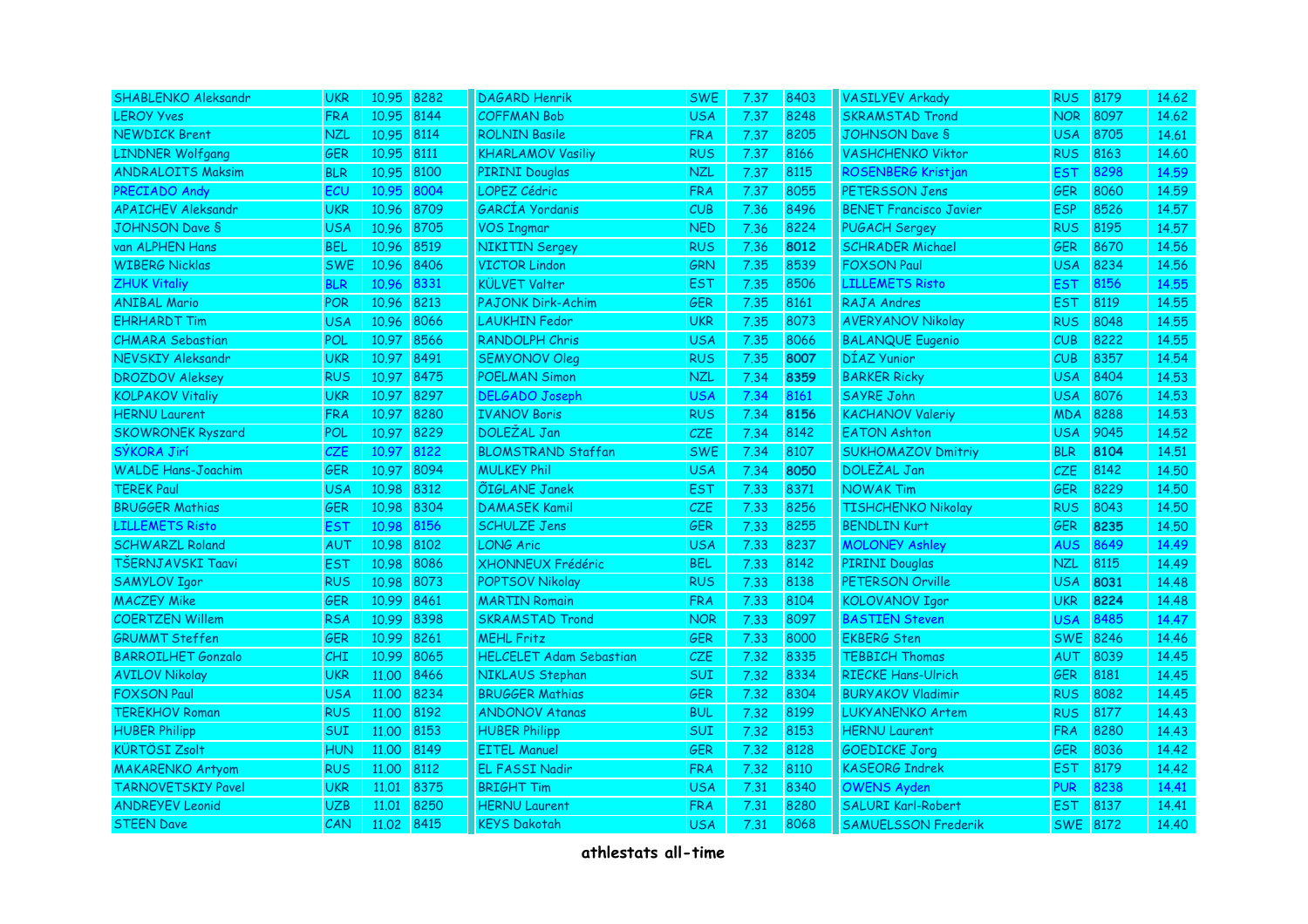| <b>KIRST Joachim</b>        | <b>GER</b> | 11,02 | 8188 | <b>CLEVE Moritz</b>           | <b>GER</b> | 7.31 | 8004 | <b>SUÁREZ Leonel</b>          | CUB        | 8654 | 14.39 |
|-----------------------------|------------|-------|------|-------------------------------|------------|------|------|-------------------------------|------------|------|-------|
| <b>BRANHAM Chris</b>        | <b>USA</b> | 11.02 | 8159 | <b>UREÑA Jorge</b>            | <b>ESP</b> | 7.30 | 8322 | KORKIZOGLOU Prodromos         | <b>GRE</b> | 8069 | 14.39 |
| DOLEZAL Jan                 | <b>CZE</b> | 11.02 | 8142 | <b>ANDREYEV Leonid</b>        | <b>UZB</b> | 7.30 | 8250 | <b>NIKITIN Sergey</b>         | <b>RUS</b> | 8012 | 14.38 |
| <b>GOLUBOVIC Daniel</b>     | <b>AUS</b> | 11.03 | 8336 | <b>GONZALES Mike</b>          | <b>USA</b> | 7.30 | 8203 | <b>POTTEL Rainer</b>          | <b>GER</b> | 8334 | 14.38 |
| <b>MOTTI William</b>        | <b>FRA</b> | 11.03 | 8306 | <b>PARAKHOVSKIY Nikolay</b>   | <b>BLR</b> | 7.30 | 8184 | <b>TOOMEY William</b>         | <b>USA</b> | 8310 | 14.38 |
| <b>HUBERT Axel</b>          | <b>FRA</b> | 11.03 | 8260 | <b>RIZZI Thomas</b>           | <b>GER</b> | 7.30 | 8143 | <b>BABIY Ivan</b>             | <b>UKR</b> | 8209 | 14.36 |
| <b>DAMASEK Kamil</b>        | <b>CZE</b> | 11.03 | 8256 | <b>KRUGER Alexander Eaton</b> | <b>GBR</b> | 7.30 | 8131 | <b>AVILOV Nikolay</b>         | UKR        | 8466 | 14.36 |
| <b>PREY Matthias</b>        | <b>GER</b> | 11.03 | 8215 | SÝKORA Jirí                   | <b>CZE</b> | 7.30 | 8122 | <b>PAJONK Dirk-Achim</b>      | <b>GER</b> | 8161 | 14.35 |
| <b>ROLNIN Basile</b>        | <b>FRA</b> | 11.03 | 8205 | <b>NEUGEBAUEUR Michael</b>    | <b>GER</b> | 7.30 | 8112 | <b>BRIGHT Tim</b>             | <b>USA</b> | 8340 | 14.35 |
| <b>SHIRLEY Simon</b>        | <b>AUS</b> | 11.03 | 8036 | <b>SOSSAH Mateo</b>           | <b>FRA</b> | 7.30 | 8044 | <b>WILLIAMS Harrison</b>      | <b>USA</b> | 8439 | 14.34 |
| <b>ZHELANOV Sergey</b>      | <b>RUS</b> | 11.04 | 8417 | <b>ZHUK Vitaliy</b>           | <b>BLR</b> | 7.29 | 8331 | <b>BARROILHET Gonzalo</b>     | <b>CHI</b> | 8065 | 14.34 |
| <b>FAHNER Thomas</b>        | <b>GER</b> | 11.04 | 8362 | <b>ROMANIUK Mikhail</b>       | <b>UKR</b> | 7.29 | 8212 | <b>CLEVE Moritz</b>           | <b>GER</b> | 8004 | 14.34 |
| <b>STEINER Tito</b>         | <b>ARG</b> | 10.8  | 8291 | vande HOEF Darwin             | <b>USA</b> | 7.29 | 8123 | <b>VERETELNIKOV Oleg</b>      | <b>UZB</b> | 8278 | 14.34 |
| <b>ARNOLD Jake</b>          | USA        | 11.04 | 8253 | PREYSING André                | <b>GER</b> | 7.29 | 8017 | <b>HÄBERLE Hans-Joachim</b>   | 6ER.       | 8020 | 14.34 |
| <b>GAZYURA Anatoliy</b>     | <b>UKR</b> | 10.8  | 8245 | <b>SCHÖNBECK Florian</b>      | <b>GER</b> | 7.28 | 8127 | <b>RYBA Jiri</b>              | CZE.       | 8339 | 14.33 |
| <b>ROMANIUK Mikhail</b>     | <b>UKR</b> | 10.8  | 8212 | <b>GRIGORYEV Ivan</b>         | <b>RUS</b> | 7.28 | 8112 | <b>TURI Indrek</b>            | <b>EST</b> | 8122 | 14.31 |
| <b>AFANASYEV Nikolay</b>    | <b>UKR</b> | 10.8  | 8090 | <b>BOURGUIGNON Rudy</b>       | <b>FRA</b> | 7.28 | 8025 | <b>ZHELANOV Sergey</b>        | <b>RUS</b> | 8417 | 14.31 |
| <b>WOODING Jim</b>          | <b>USA</b> | 11.04 | 8054 | <b>SCHLÄFLI Rolf</b>          | SUI        | 7.28 | 8019 | <b>BOURGUIGNON Rudy</b>       | <b>FRA</b> | 8025 | 14.30 |
| <b>GRAD Dariusz</b>         | POL        | 11.04 | 8050 | <b>OBST Florian</b>           | <b>GER</b> | 7.28 | 8012 | da SILVA Pedro Ferreira       | <b>BRA</b> | 8266 | 14.30 |
| <b>HELTNE Runar</b>         | <b>NOR</b> | 11.04 | 8048 | SZABÓ Attila                  | <b>HUN</b> | 7.28 | 8003 | <b>DIAMOND Alec</b>           | <b>AUS</b> | 8000 | 14.28 |
| <b>SHMAKOV Vladimir</b>     | <b>RUS</b> | 10.8  | 8023 | <b>TEREK Paul</b>             | <b>USA</b> | 7.27 | 8312 | <b>FOMOCHKIN Andrey</b>       | <b>BLR</b> | 8227 | 14.27 |
| <b>NIKITIN Sergey</b>       | <b>RUS</b> | 10.8  | 8012 | ROSENBERG Kristjan            | <b>EST</b> | 7.27 | 8298 | <b>LAHTI Johannes</b>         | <b>FIN</b> | 8090 | 14.27 |
| <b>SEMYONOV Oleg</b>        | <b>RUS</b> | 10.8  | 8007 | <b>MARTINEAU Eugene</b>       | <b>NED</b> | 7.27 | 8233 | <b>WIESE Ronald</b>           | <b>GER</b> | 8053 | 14.26 |
| LEVICQ Sebastien            | <b>FRA</b> | 11.05 | 8524 | <b>POPOV Sergey</b>           | <b>UKR</b> | 7.27 | 8217 | <b>ROMANIUK Mikhail</b>       | <b>UKR</b> | 8212 | 14.24 |
| <b>KÜLVET Valter</b>        | <b>EST</b> | 11.05 | 8506 | <b>HUTTERER Dennis</b>        | <b>GER</b> | 7.27 | 8032 | <b>STAUSS René</b>            | <b>GER</b> | 8009 | 14.23 |
| <b>TURI Indrek</b>          | <b>EST</b> | 11.05 | 8122 | <b>GARTUNG Viktor</b>         | <b>BLR</b> | 7.27 | 8003 | <b>GRAD Dariusz</b>           | POL        | 8050 | 14.23 |
| <b>PIRINI Douglas</b>       | <b>NZL</b> | 11.05 | 8115 | <b>DUDLEY Jason</b>           | <b>AUS</b> | 7.27 | 8001 | LEVICQ Sebastien              | <b>FRA</b> | 8524 | 14.22 |
| <b>HÄBERLE Hans-Joachim</b> | <b>GER</b> | 11.05 | 8020 | <b>HÄMÄLÄINEN Eduard</b>      | <b>BLR</b> | 7.26 | 8735 | <b>BRYANT Ashley</b>          | <b>GBR</b> | 8163 | 14,20 |
| <b>FREIMUTH Uwe</b>         | GER        | 11.06 | 8792 | <b>GRUMMT Steffen</b>         | GER        | 7.26 | 8261 | <b>WILLIAMS Devon</b>         | <b>USA</b> | 8345 | 14,20 |
| <b>SZABO Deszö</b>          | <b>HUN</b> | 11.06 | 8436 | <b>IVANOV Dmitriy</b>         | <b>RUS</b> | 7.26 | 8065 | <b>KAZMIREK Kai</b>           | <b>GER</b> | 8580 | 14.20 |
| <b>POTTEL Rainer</b>        | <b>GER</b> | 11.06 | 8334 | <b>DROZDOV Aleksey</b>        | <b>RUS</b> | 7.25 | 8475 | <b>MIKHAILENKO Vladimir</b>   | <b>UKR</b> | 8052 | 14.20 |
| SUÁREZ Leonel               | CUB        | 11.07 | 8654 | <b>WIBERG Nicklas</b>         | <b>SWE</b> | 7.25 | 8406 | <b>KRUGER Alexander Eaton</b> | <b>GBR</b> | 8131 | 14.20 |
| <b>KUTSENKO Yuriy</b>       | <b>RUS</b> | 11.07 | 8519 | SHABLENKO Aleksandr           | <b>UKR</b> | 7.25 | 8282 | <b>SHIRLEY Simon</b>          | <b>AUS</b> | 8036 | 14.20 |
| de WIT Robert               | <b>NED</b> | 11.07 | 8447 | <b>DISTELBERGER Dominik</b>   | AUT        | 7.25 | 8175 | <b>ENAHORO Ituah</b>          | <b>GER</b> | 8048 | 14.19 |
| <b>VALENTA Veroslav</b>     | <b>CZE</b> | 11.07 | 8289 | <b>LAMPE Norbert</b>          | <b>GER</b> | 7.25 | 8016 | ERINŠ Edgars                  | LAT        | 8312 | 14.19 |
| da SILVA Pedro Ferreira     | <b>BRA</b> | 11.07 | 8266 | LOGVINENKO Mikhail            | <b>RUS</b> | 7.25 | 8004 | <b>HUBER Philipp</b>          | <b>SUI</b> | 8153 | 14.19 |
| <b>EKBERG Sten</b>          | <b>SWE</b> | 11.07 | 8246 | ZSIVÓCZKY Attila              | <b>HUN</b> | 7.24 | 8554 | PLAZIAT Christian             | <b>FRA</b> | 8574 | 14.19 |
| <b>GONZALES Mike</b>        | <b>USA</b> | 11.07 | 8203 | <b>NEVSKIY Aleksandr</b>      | <b>UKR</b> | 7.24 | 8491 | <b>HUTTERER Dennis</b>        | <b>GER</b> | 8032 | 14.18 |
| <b>GEFFROUAIS Florian</b>   | <b>FRA</b> | 11.07 | 8164 | <b>BARRAS Romain</b>          | <b>FRA</b> | 7.24 | 8453 | <b>SAMYLOV Igor</b>           | <b>RUS</b> | 8073 | 14.18 |
| <b>CRIST John</b>           | <b>USA</b> | 11.07 | 8121 | <b>KASEORG Indrek</b>         | <b>EST</b> | 7.24 | 8179 | <b>NEWDICK Brent</b>          | <b>NZL</b> | 8114 | 14.17 |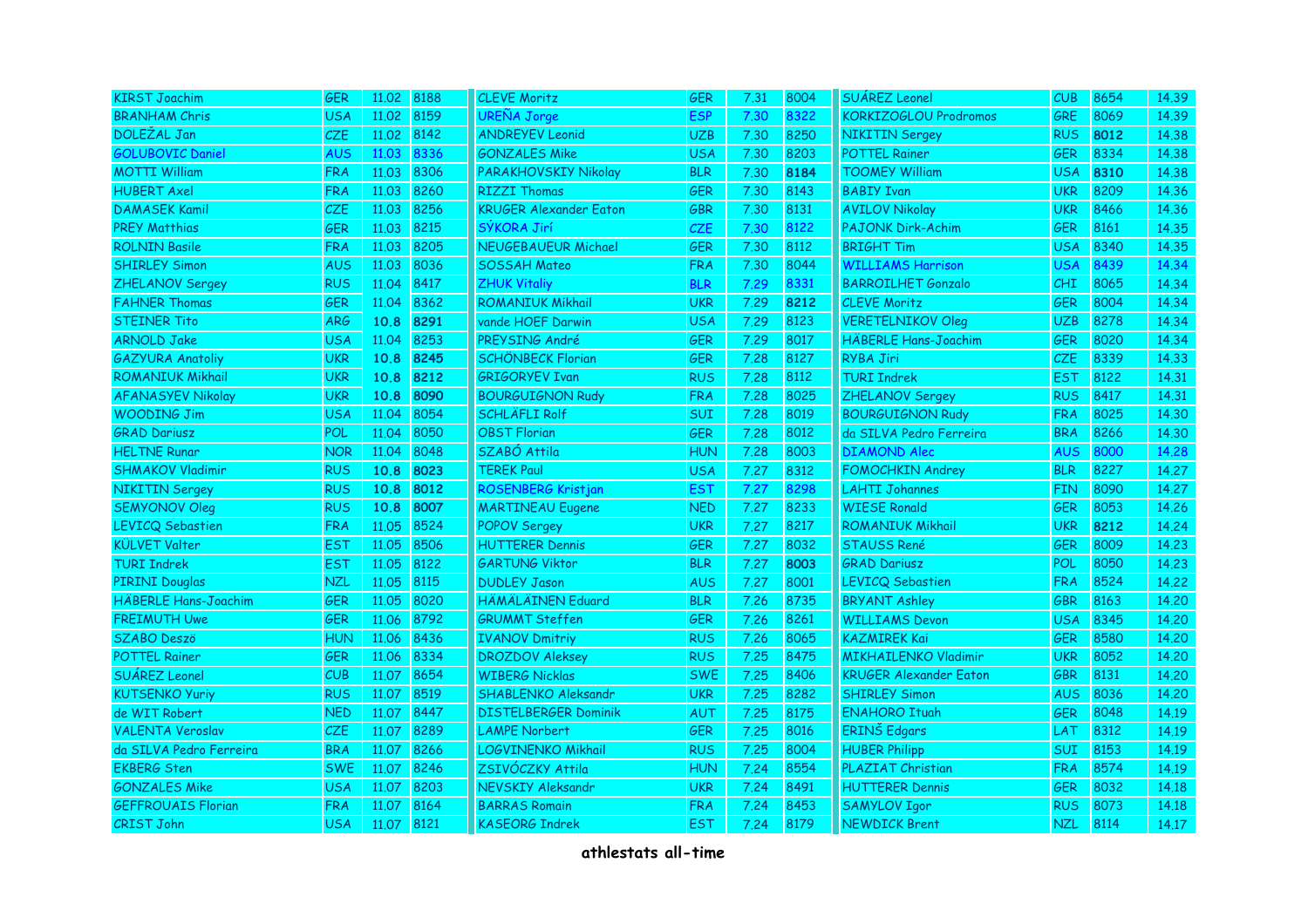| <b>SCHUFFENHAUER William</b> | <b>USA</b> | 11.07 8108 |      | <b>KORKIZOGLOU Prodromos</b> | <b>GRE</b> | 7.24 | 8069 | <b>STEELE Darrin</b>        | <b>USA</b> | 8129 | 14.17 |
|------------------------------|------------|------------|------|------------------------------|------------|------|------|-----------------------------|------------|------|-------|
| <b>MIKHAILENKO Vladimir</b>  | <b>UKR</b> | 11.07      | 8052 | <b>GÜNTHER Rene</b>          | <b>GER</b> | 7.24 | 8023 | PRECIADO Andy               | <b>ECU</b> | 8004 | 14.16 |
| <b>SCHLÄFLI Rolf</b>         | <b>SUI</b> | 11.07      | 8019 | <b>HÄBERLE Hans-Joachim</b>  | <b>GER</b> | 7.24 | 8020 | <b>SHKURENYOV Ilya</b>      | <b>RUS</b> | 8601 | 14.15 |
| <b>HART Bevan</b>            | <b>USA</b> | 11.07      | 8002 | <b>KNOBEL Jan Felix</b>      | <b>GER</b> | 7.23 | 8288 | <b>MARTIN Romain</b>        | <b>FRA</b> | 8104 | 14.15 |
| <b>DIAMOND Alec</b>          | <b>AUS</b> | 11.07      | 8000 | <b>ANIBAL Mario</b>          | <b>POR</b> | 7.23 | 8213 | <b>COERTZEN Willem</b>      | <b>RSA</b> | 8398 | 14.14 |
| <b>PAHAPILL Mikk</b>         | <b>EST</b> | 11.08      | 8398 | <b>GEFFROUAIS Florian</b>    | <b>FRA</b> | 7.23 | 8164 | <b>VOS Ingmar</b>           | <b>NED</b> | 8224 | 14.14 |
| <b>ÕIGLANE Janek</b>         | <b>EST</b> | 11.08      | 8371 | <b>KARAN Sasa</b>            | <b>SRB</b> | 7.23 | 8057 | <b>SCHMID Stefan</b>        | <b>GER</b> | 8485 | 14.14 |
| <b>KACHANOV Valeriy</b>      | <b>MDA</b> | 11.08      | 8288 | ZHDANOVICH Aleksandr         | <b>BLR</b> | 7.23 | 8036 | <b>AVERBUKH Aleksandr</b>   | <b>RUS</b> | 8084 | 14.14 |
| <b>ANDONOV Atanas</b>        | <b>BUL</b> | 11.08      | 8199 | <b>JENNER Bruce</b>          | <b>USA</b> | 7.22 | 8634 | <b>FLOOD Jack</b>           | <b>USA</b> | 8038 | 14.13 |
| <b>HUFF Derek</b>            | <b>USA</b> | 11.08      | 8126 | <b>GOLUBOVIC Daniel</b>      | <b>AUS</b> | 7.22 | 8336 | <b>SCHÖNBECK Florian</b>    | <b>GER</b> | 8127 | 14.13 |
| <b>BARRAS Romain</b>         | <b>FRA</b> | 11.09      | 8453 | <b>VASHCHENKO Viktor</b>     | <b>RUS</b> | 7.22 | 8163 | <b>KARAN Sasa</b>           | <b>SRB</b> | 8057 | 14.13 |
| PODMARYOV Vadim              | <b>UZB</b> | 11.09      | 8366 | <b>RODGERS Trafton</b>       | <b>USA</b> | 7.22 | 8128 | <b>OVSYANNIKOV Yevgeniy</b> | <b>KAZ</b> | 8114 | 14.13 |
| <b>LAUKHIN Fedor</b>         | <b>UKR</b> | 11.09      | 8073 | TŠERNJAVSKI Taavi            | <b>EST</b> | 7.22 | 8086 | <b>NEUGEBAUEUR Michael</b>  | <b>GER</b> | 8112 | 14.13 |
| <b>CASARSA Paolo</b>         | <b>ITA</b> | 11.09      | 8056 | <b>STAUSS René</b>           | <b>GER</b> | 7.22 | 8009 | NIKLAUS André               | <b>GER</b> | 8371 | 14.12 |
| <b>TEBBICH Thomas</b>        | AUT        | 11.09      | 8039 | <b>WARKENTIN John</b>        | <b>USA</b> | 7.22 | 8003 | <b>STEELE Dan</b>           | <b>USA</b> | 8130 | 14.12 |
| <b>ERIKSSON Thomas</b>       | <b>SWE</b> | 11.09      | 8025 | <b>ZEILBAUER Josef</b>       | AUT        | 7.21 | 8219 | LITVINENKO Léonid           | <b>UKR</b> | 8141 | 14.12 |
| <b>LESNIEWICZ Janusz</b>     | POL        | 11.09      | 8019 | <b>BABIY Ivan</b>            | <b>UKR</b> | 7.21 | 8209 | <b>BERTOCCHI Massimo</b>    | <b>CAN</b> | 8014 | 14.11 |
| PREYSING André               | <b>GER</b> | 11.09      | 8017 | <b>HEDMARK Lennart</b>       | <b>SWE</b> | 7.21 | 8163 | <b>HEIKKINEN Aki</b>        | <b>FIN</b> | 8188 | 14,11 |
| <b>UIBO</b> Maicel           | <b>EST</b> | 11.10      | 8604 | <b>JENSEN Benjamin</b>       | <b>NOR</b> | 7.21 | 8160 | <b>DELGADO Joseph</b>       | <b>USA</b> | 8161 | 14.10 |
| <b>STARK Siegfried</b>       | <b>GER</b> | 11.10      | 8534 | <b>DOST Marcel</b>           | <b>NED</b> | 7.21 | 8111 | <b>LEYCKES Dennis</b>       | <b>GER</b> | 8310 | 14.10 |
| <b>AKHAPKIN Konstantin</b>   | <b>RUS</b> | 11.10      | 8485 | <b>PIZIKS Rojs</b>           | LAT        | 7.21 | 8045 | dos SANTOS Felipe           | <b>BRA</b> | 8364 | 14.04 |
| <b>EL FASSI Nadir</b>        | <b>FRA</b> | 11.10      | 8110 | <b>SHMAKOV Vladimir</b>      | <b>RUS</b> | 7.21 | 8023 | <b>BELOUSOV Valeriy</b>     | <b>RUS</b> | 8099 | 14.04 |
| <b>BLOMSTRAND Staffan</b>    | <b>SWE</b> | 11.10      | 8107 | <b>BASTIEN Steven</b>        | USA        | 7.20 | 8485 | QUÉRIN Gaël                 | <b>FRA</b> | 8194 | 14.02 |
| <b>KASEARU Marqus</b>        | <b>EST</b> | 11.10      | 8077 | PODEBRADSKY Jan              | <b>CZE</b> | 7.20 | 8314 | <b>ABDUR-RAHIM Mustafa</b>  | <b>USA</b> | 8175 | 14,01 |
| <b>FLOOD Jack</b>            | <b>USA</b> | 11.10      | 8038 | <b>KINDER Gary William</b>   | <b>USA</b> | 7.20 | 8293 | <b>SCHWARZL Roland</b>      | <b>AUT</b> | 8102 | 14.01 |
| <b>HUTTERER Dennis</b>       | <b>GER</b> | 11.10      | 8032 | <b>REINTAK Sven</b>          | <b>EST</b> | 7.20 | 8232 | <b>PRICE Hunter</b>         | <b>USA</b> | 8035 | 14.00 |
| <b>ANDERSON Mark</b>         | <b>USA</b> | 11,11      | 8267 | <b>KUBISZEWSKI Marek</b>     | POL        | 7.20 | 8105 | POSERINA Beniamino          | <b>ITA</b> | 8169 | 13.99 |
| <b>FICHTNER Karl-Heinz</b>   | <b>GER</b> | 11.11      | 8250 | <b>MUDERS Wolfgang</b>       | <b>GER</b> | 7.20 | 8065 | <b>STEEN Dave</b>           | <b>CAN</b> | 8415 | 13.99 |
| <b>TONNESEN Pau</b>          | <b>ESP</b> | 11.11      | 8247 | <b>ADDY Jangy</b>            | <b>LBR</b> | 7.20 | 8025 | <b>MIKHAN Eduard</b>        | <b>BLR</b> | 8152 | 13.98 |
| <b>MUZZIO Robert</b>         | USA        | 11.11      | 8237 | <b>KAUL Niklas</b>           | <b>GER</b> | 7.19 | 8691 | <b>EL FASSI Nadir</b>       | <b>FRA</b> | 8110 | 13.98 |
| QUERIN Gaël                  | <b>FRA</b> | 11.11      | 8194 | <b>PENALVER Antonio</b>      | <b>ESP</b> | 7.19 | 8478 | <b>UREÑA Jorge</b>          | <b>ESP</b> | 8322 | 13.97 |
| <b>LUKYANENKO Artem</b>      | <b>RUS</b> | 11.11      | 8177 | <b>KÜRTÖSI Zsolt</b>         | <b>HUN</b> | 7.19 | 8149 | <b>DUANY Raul</b>           | <b>CUB</b> | 8252 | 13.96 |
| <b>OVSYANNIKOV Yevgeniy</b>  | <b>KAZ</b> | 11.11      | 8114 | <b>SARANTSEV Yevgeny</b>     | <b>RUS</b> | 7.19 | 8123 | <b>OTTE Martin</b>          | GER        | 8048 | 13.94 |
| <b>BLONDEL Alain</b>         | <b>FRA</b> | 11.12      | 8453 | <b>HALLMANN Christopher</b>  | <b>GER</b> | 7.19 | 8045 | <b>MÜLLER Eckhart</b>       | GER        | 8056 | 13.94 |
| NIKLAUS André                | <b>GER</b> | 11.12      | 8371 | <b>BERTOCCHI Massimo</b>     | CAN        | 7.19 | 8014 | <b>HART Bevan</b>           | <b>USA</b> | 8002 | 13.93 |
| <b>BRAUN Pieter</b>          | <b>NED</b> | 11.12      | 8342 | <b>BENNETT Jeff</b>          | <b>USA</b> | 7.19 | 8006 | <b>ZMELIK Robert</b>        | <b>CZE</b> | 8627 | 13.93 |
| <b>WERTHNER Georg</b>        | AUT        | 11.12      | 8224 | <b>EKBERG Sten</b>           | <b>SWE</b> | 7.18 | 8246 | <b>MÜLLER Frank</b>         | <b>GER</b> | 8256 | 13.93 |
| <b>KEYS Dakotah</b>          | USA        | 11.12      | 8068 | <b>SMITH Chad</b>            | <b>USA</b> | 7.18 | 8133 | <b>RIETVELD Pelle</b>       | <b>NED</b> | 8204 | 13.92 |
| <b>MUDERS Wolfgang</b>       | <b>GER</b> | 11.12      | 8065 | <b>KASEARU Margus</b>        | <b>EST</b> | 7.18 | 8077 | <b>TEREKHOV Roman</b>       | <b>RUS</b> | 8192 | 13.92 |
| <b>ERICKSON Steve</b>        | <b>USA</b> | 11.12      | 8063 | <b>SMIRNOV Vitaliy</b>       | <b>UZB</b> | 7.18 | 8021 | <b>MURPHY Isaac</b>         | <b>USA</b> | 8086 | 13.91 |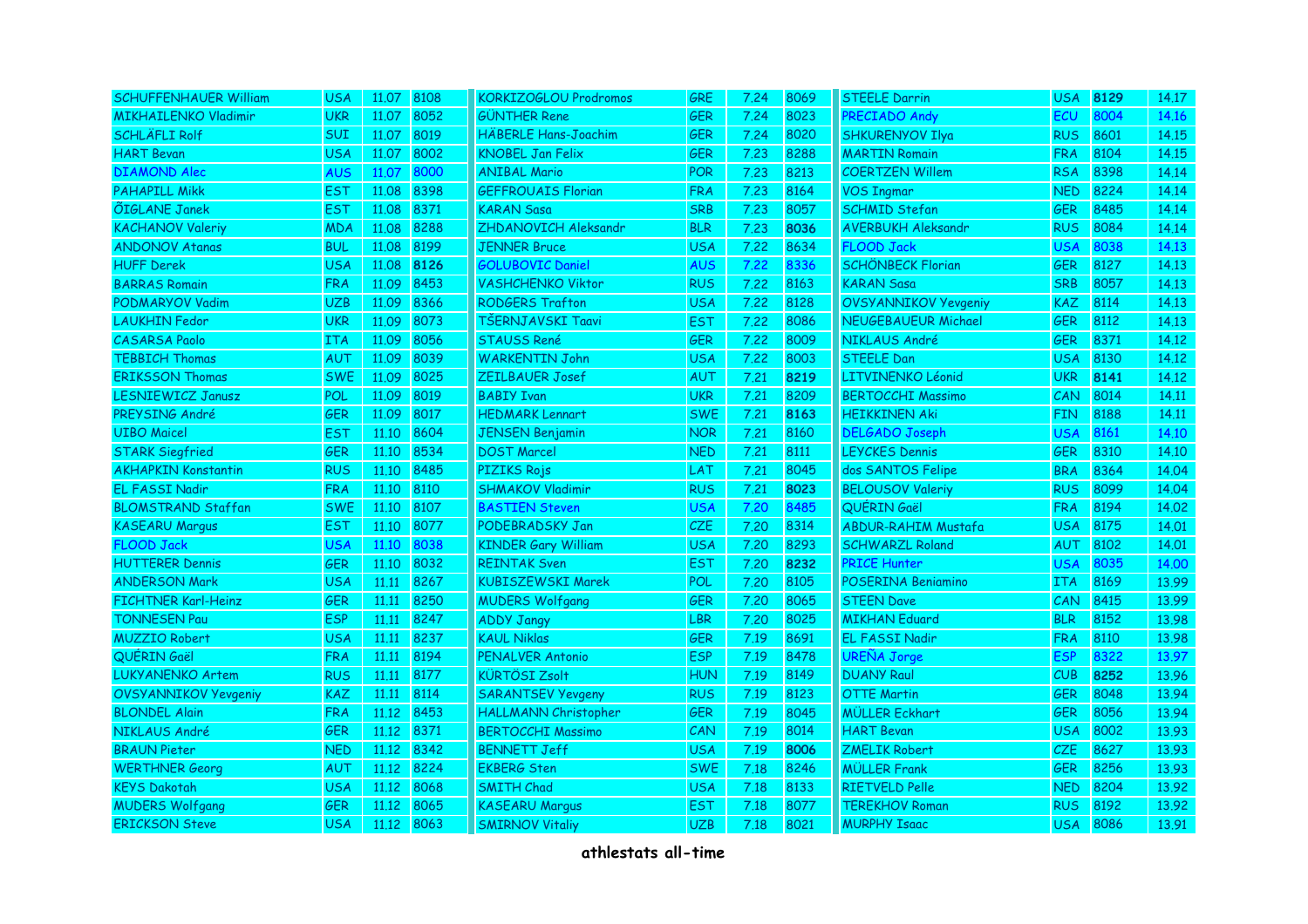| <b>TILGA Karel</b>            | <b>EST</b> | 11.13      | 8484 | <b>DUBOIS Thierry</b>      | <b>FRA</b> | 7.17 | 8138 | vande HOEF Darwin           | <b>USA</b> | 8123 | 13.91 |
|-------------------------------|------------|------------|------|----------------------------|------------|------|------|-----------------------------|------------|------|-------|
| <b>KARLIVANS Janis</b>        | <b>LAT</b> | 11.13      | 8271 | <b>SCHMIDT Holger</b>      | <b>GER</b> | 7.17 | 8055 | <b>DOST Marcel</b>          | <b>NED</b> | 8111 | 13.91 |
| LOPEZ Cédric                  | <b>FRA</b> | 11.13      | 8055 | <b>YANG Chuan-kwang</b>    | <b>TPE</b> | 7.17 | 8010 | <b>WOODING Jim</b>          | <b>USA</b> | 8054 | 13.90 |
| <b>OTTE Martin</b>            | <b>GER</b> | 11.13      | 8048 | <b>ROSENDAAL Jack</b>      | <b>NED</b> | 7.16 | 8177 | <b>KRAUCHANKA Andrey</b>    | <b>BLR</b> | 8617 | 13.89 |
| <b>KNOBEL Jan Felix</b>       | <b>GER</b> | 11.14      | 8288 | <b>MATSANOV Igor</b>       | <b>BLR</b> | 7.16 | 8105 | <b>HECHLER Simon</b>        | <b>GER</b> | 8058 | 13.85 |
| <b>REINTAK Sven</b>           | <b>EST</b> | 10.9       | 8232 | <b>BEHRENBRUCH Pascal</b>  | <b>GER</b> | 7.15 | 8558 | <b>ERICKSON Steve</b>       | <b>USA</b> | 8063 | 13.85 |
| <b>KOLOVANOV Igor</b>         | <b>UKR</b> | 10.9       | 8224 | <b>USHIRO Keisuke</b>      | <b>JPN</b> | 7.15 | 8308 | <b>LOPEZ Cédric</b>         | <b>FRA</b> | 8055 | 13.84 |
| <b>ZEILBAUER Josef</b>        | <b>AUT</b> | 10.9       | 8219 | <b>BROPHY Brian</b>        | <b>USA</b> | 7.15 | 8276 | van der PLAETSEN Thomas     | <b>BEL</b> | 8430 | 13.81 |
| <b>RAZBEYKO Roman</b>         | <b>RUS</b> | 10.9       | 8209 | <b>GAZYURA Anatoliy</b>    | <b>UKR</b> | 7.15 | 8245 | <b>MINAH Jacob</b>          | <b>GER</b> | 8099 | 13.80 |
| LITVINENKO Léonid             | <b>UKR</b> | 10.9       | 8141 | <b>RIETVELD Pelle</b>      | <b>NED</b> | 7.15 | 8204 | <b>SMIRNOV Vitaliy</b>      | <b>UZB</b> | 8021 | 13.80 |
| <b>SUKHOMAZOV Dmitriy</b>     | <b>BLR</b> | 10.9       | 8104 | <b>BURYAKOV Vladimir</b>   | <b>RUS</b> | 7.15 | 8082 | <b>SHMAKOV Vladimir</b>     | <b>RUS</b> | 8023 | 13,80 |
| <b>MUNKACSI Sandor</b>        | <b>HUN</b> | 11.14      | 8071 | <b>HELTNE Runar</b>        | <b>NOR</b> | 7.15 | 8048 | <b>CONNOLLY Jim</b>         | <b>USA</b> | 8121 | 13.79 |
| <b>DUDAKOV Yevgeniy</b>       | <b>RUS</b> | 10.9       | 8069 | <b>AUZEIL Bastien</b>      | <b>FRA</b> | 7.14 | 8191 | <b>BOURRADA Larbi</b>       | <b>ALG</b> | 8521 | 13.78 |
| <b>BROPHY Brian</b>           | USA        | 11.16      | 8276 | <b>SHUBIANOK Mikalai</b>   | <b>BLR</b> | 7.14 | 8055 | <b>SATEGNA Mario</b>        | <b>USA</b> | 8172 | 13.78 |
| <b>LYAKH Aleksey</b>          | <b>RUS</b> | 11.16      | 8203 | <b>WERTHNER Georg</b>      | AUT        | 7.13 | 8224 | <b>BLONDEL Alain</b>        | <b>FRA</b> | 8453 | 13.78 |
| <b>HELWICK Chris</b>          | <b>USA</b> | 11.16      | 8143 | PARKHOMENKO Alekxandr      | <b>BLR</b> | 7.13 | 8136 | LOGVINENKO Mikhail          | <b>RUS</b> | 8004 | 13.77 |
| <b>BURYAKOV Vladimir</b>      | <b>RUS</b> | 11.16      | 8082 | <b>GREBENYUK Aleksandr</b> | <b>RUS</b> | 7.12 | 8400 | <b>DISTELBERGER Dominik</b> | <b>AUT</b> | 8175 | 13.76 |
| <b>MARTINEAU Eugene</b>       | <b>NED</b> | 11.17      | 8233 | <b>RADCHENKO Viktor</b>    | <b>UKR</b> | 7.12 | 8148 | <b>EHAMMER Simon</b>        | <b>SUI</b> | 8231 | 13.75 |
| <b>AUZEIL Bastien</b>         | <b>FRA</b> | 11.18      | 8191 | <b>CRIST John</b>          | <b>USA</b> | 7.12 | 8121 | <b>KEYS Dakotah</b>         | <b>USA</b> | 8068 | 13.74 |
| RYBA Jiri                     | <b>CZE</b> | 11.19      | 8339 | <b>LESNIEWICZ Janusz</b>   | <b>POL</b> | 7.12 | 8019 | RANDOLPH Chris              | <b>USA</b> | 8066 | 13.73 |
| <b>McMULLEN Philip</b>        | <b>USA</b> | 11.19      | 8285 | <b>WILBOURN Shawn</b>      | <b>USA</b> | 7.11 | 8268 | <b>FUCCI Drew</b>           | <b>USA</b> | 8227 | 13.73 |
| <b>NOWAK Tim</b>              | <b>GER</b> | 11.19      | 8229 | <b>LILLEMETS Risto</b>     | <b>EST</b> | 7.11 | 8156 | NAZAROV Andrey              | <b>EST</b> | 8322 | 13.73 |
| <b>DEMMEL Norbert</b>         | <b>GER</b> | 11,20      | 8152 | PETER Herbert S            | <b>GER</b> | 7.11 | 8111 | <b>MUDERS Wolfgang</b>      | <b>GER</b> | 8065 | 13.73 |
| <b>SARANTSEV Yevgeny</b>      | <b>RUS</b> | 11,20      | 8123 | <b>BELOUSOV Valeriy</b>    | <b>RUS</b> | 7.11 | 8099 | <b>GONZALES Mike</b>        | <b>USA</b> | 8203 | 13.69 |
| <b>GOEDICKE Jorg</b>          | <b>GER</b> | 11,20      | 8036 | <b>AFANASYEV Nikolay</b>   | <b>UKR</b> | 7.11 | 8090 | <b>HELWICK Chris</b>        | <b>USA</b> | 8143 | 13.68 |
| van der PLAETSEN Thomas       | <b>BEL</b> | 11,21      | 8430 | PALLES Lee *               | <b>USA</b> | 7.10 | 8119 | <b>DREWS Stefan</b>         | <b>GER</b> | 8233 | 13.68 |
| <b>BALLENGEE Markus</b>       | <b>USA</b> | 11.21      | 8097 | <b>SHTEPA Aleksandr</b>    | <b>RUS</b> | 7.10 | 8007 | <b>GRIGORYEV Ivan</b>       | <b>RUS</b> | 8112 | 13.67 |
| <b>WARKENTIN John</b>         | <b>USA</b> | 11.21      | 8003 | <b>BURRELL Alvaro</b>      | <b>ESP</b> | 7.10 | 8005 | <b>AWDE Daniel</b>          | <b>GBR</b> | 8102 | 13.67 |
| <b>MEHL Fritz</b>             | <b>GER</b> | 11.21      | 8000 | ZIGERT Rudolf              | <b>RUS</b> | 7.10 | 8002 | <b>DUDAKOV Yevgeniy</b>     | <b>RUS</b> | 8069 | 13.67 |
| <b>SCHENK Christian</b>       | <b>GER</b> | 11,22      | 8500 | <b>LUKYANENKO Artem</b>    | <b>RUS</b> | 7.09 | 8177 | <b>SZABO Deszö</b>          | <b>HUN</b> | 8436 | 13.65 |
| <b>SMITH Michael</b>          | CAN        | 11.23 8626 |      | <b>HELWICK Chris</b>       | <b>USA</b> | 7.09 | 8143 | <b>BOULINEAU Wilfrid</b>    | <b>FRA</b> | 8312 | 13.64 |
| <b>ISEKENMEIER Klaus</b>      | <b>GER</b> | 11.23 8310 |      | <b>CASARSA Paolo</b>       | <b>ITA</b> | 7.09 | 8056 | <b>GADO Ruben</b>           | <b>FRA</b> | 8126 | 13.63 |
| <b>GÄHWILER Beat</b>          | <b>SUI</b> | 11.23 8244 |      | <b>JANVRIN Kip</b>         | <b>USA</b> | 7.08 | 8345 | <b>SOSSAH Mateo</b>         | <b>FRA</b> | 8044 | 13.63 |
| <b>KRUGER Alexander Eaton</b> | <b>GBR</b> | 11.23      | 8131 | LITVINENKO Léonid          | <b>UKR</b> | 7.08 | 8141 | <b>CRIST John</b>           | <b>USA</b> | 8121 | 13.63 |
| <b>SAYRE John</b>             | <b>USA</b> | 11.23      | 8076 | <b>ANDRALOITS Maksim</b>   | <b>BLR</b> | 7.08 | 8100 | <b>BUSEMANN Frank</b>       | <b>GER</b> | 8706 | 13,60 |
| <b>MEDVED Mikhail</b>         | <b>UKR</b> | 11.24 8330 |      | <b>LEYCKES Dennis</b>      | <b>GER</b> | 7.07 | 8310 | <b>RODGERS Trafton</b>      | <b>USA</b> | 8128 | 13.57 |
| <b>USHIRO Keisuke</b>         | <b>JPN</b> | 11.24 8308 |      | <b>TURI Indrek</b>         | <b>EST</b> | 7.07 | 8122 | LESNIEWICZ Janusz           | <b>POL</b> | 8019 | 13.52 |
| <b>BELOUSOV Valeriy</b>       | <b>RUS</b> | 11.24      | 8099 | <b>DEMMEL Norbert</b>      | <b>GER</b> | 7.06 | 8152 | <b>JENSEN Benjamin</b>      | <b>NOR</b> | 8160 | 13.50 |
| SULLIVAN Shannon              | <b>USA</b> | 11.24 8076 |      | <b>GOODELL Bart</b>        | <b>USA</b> | 7.05 | 8109 | ZHDANOVICH Aleksandr        | <b>BLR</b> | 8036 | 13.50 |
| <b>KASEORG Indrek</b>         | <b>EST</b> | 11.25 8179 |      | <b>GUGLER Christian</b>    | <b>SUI</b> | 7.05 | 8046 | <b>GÄHWILER Beat</b>        | <b>SUI</b> | 8244 | 13.49 |